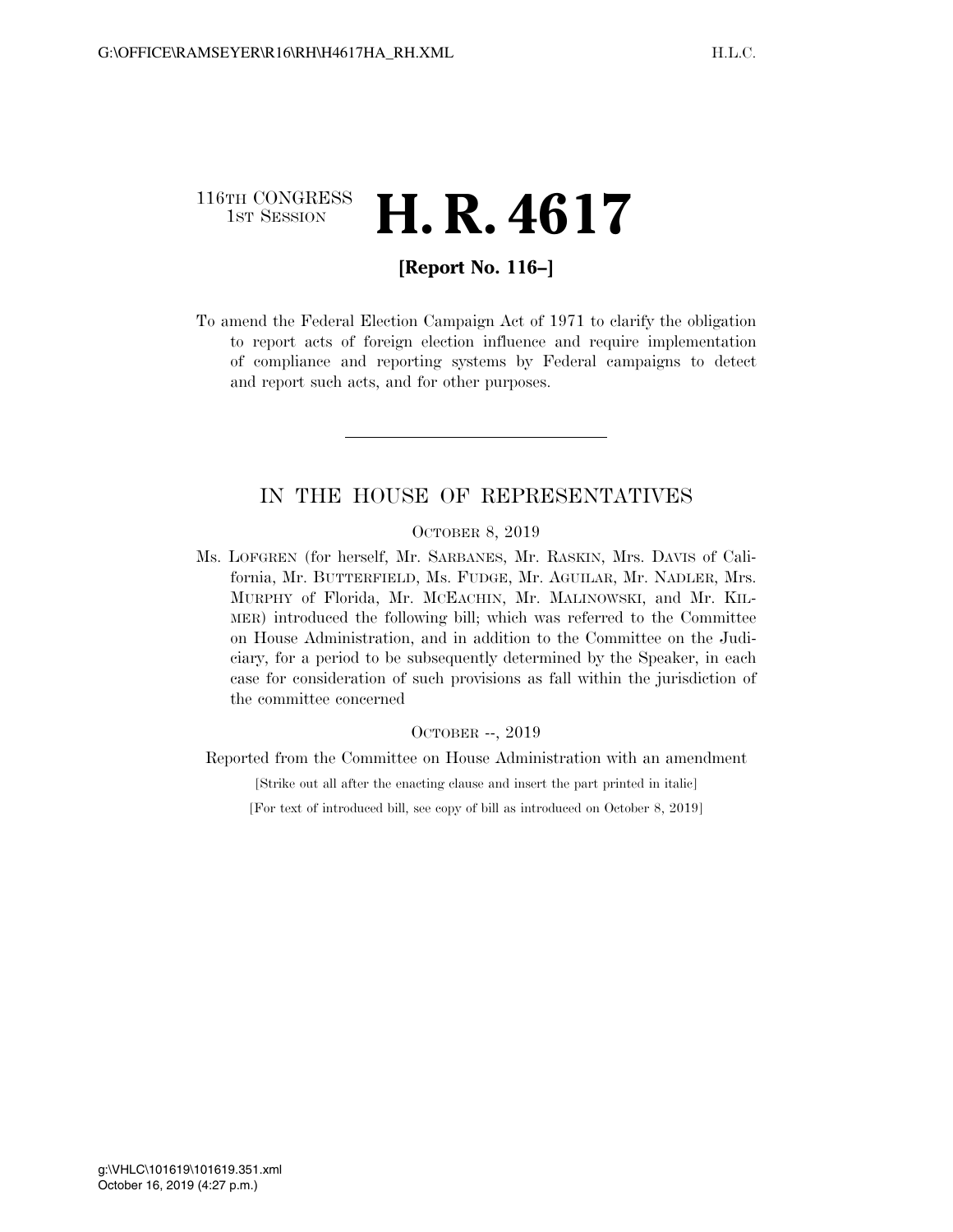# **A BILL**

To amend the Federal Election Campaign Act of 1971 to clarify the obligation to report acts of foreign election influence and require implementation of compliance and reporting systems by Federal campaigns to detect and report such acts, and for other purposes.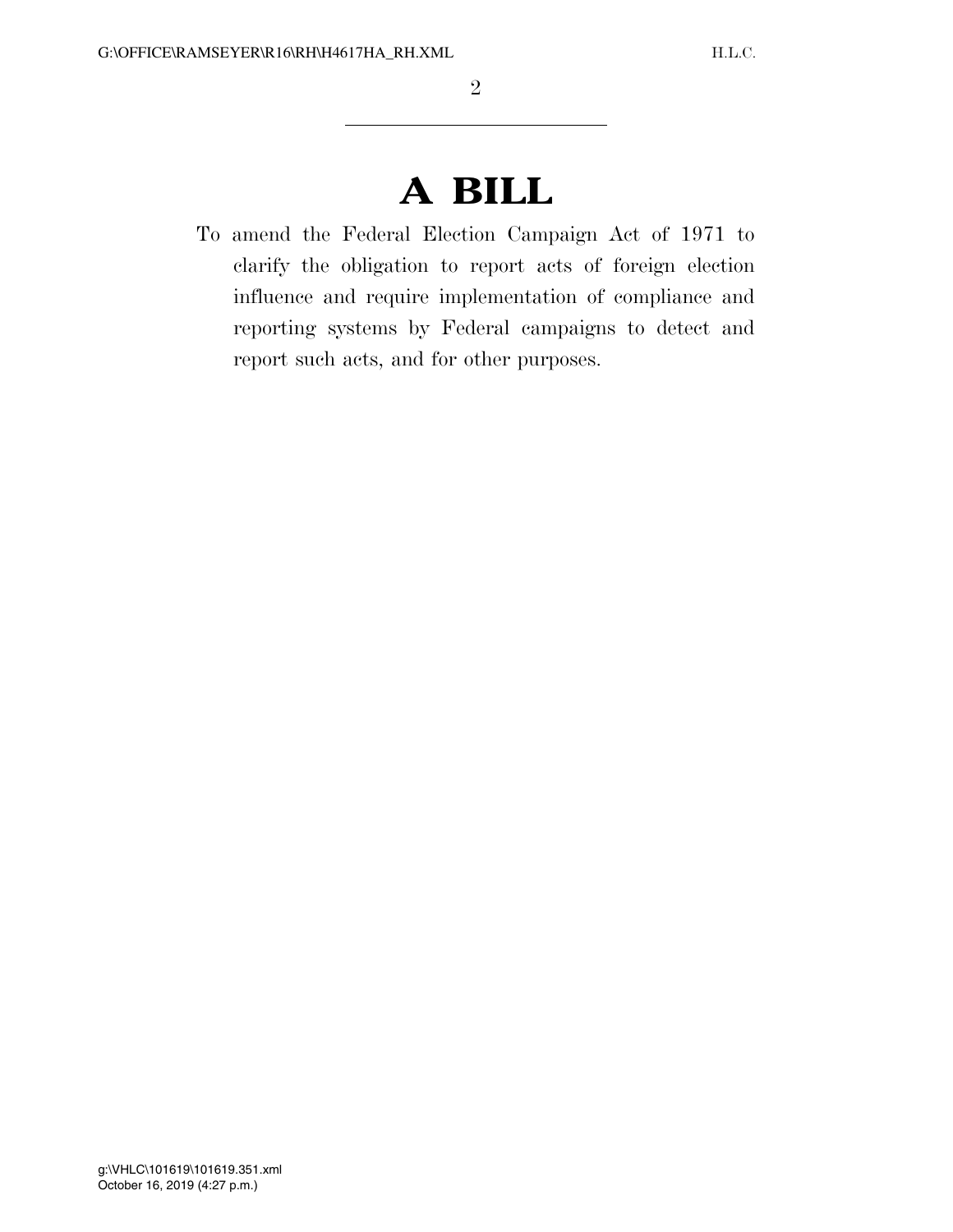1 *Be it enacted by the Senate and House of Representa-*

2 *tives of the United States of America in Congress assembled,* 

### 3 *SECTION 1. SHORT TITLE; TABLE OF CONTENTS.*

- 4 *(a) SHORT TITLE.—This Act may be cited as the*
- 5 *''Stopping Harmful Interference in Elections for a Lasting*
- 6 *Democracy Act'' or the ''SHIELD Act''.*
- 7 *(b) TABLE OF CONTENTS.—The table of contents of this*
- 8 *Act is as follows:*

*Sec. 1. Short title; table of contents.* 

#### *TITLE I—ENHANCED REPORTING REQUIREMENTS*

*Subtitle A—Establishing Duty to Report Foreign Election Interference* 

- *Sec. 101. Federal campaign reporting of foreign contacts.*
- *Sec. 102. Federal campaign foreign contact reporting compliance system.*
- *Sec. 103. Criminal penalties.*
- *Sec. 104. Rule of construction.*

*Subtitle B—Strengthening Oversight of Online Political Advertising* 

- *Sec. 111. Short title.*
- *Sec. 112. Purpose.*
- *Sec. 113. Expansion of definition of public communication.*
- *Sec. 114. Expansion of definition of electioneering communication.*
- *Sec. 115. Application of disclaimer statements to online communications.*
- *Sec. 116. Political record requirements for online platforms.*
- *Sec. 117. Preventing contributions, expenditures, independent expenditures, and disbursements for electioneering communications by foreign nationals in the form of online advertising.*

*TITLE II—CLOSING LOOPHOLES ALLOWING SPENDING BY FOREIGN NATIONALS IN ELECTIONS* 

- *Sec. 201. Clarification of prohibition on participation by foreign nationals in election-related activities.*
- *Sec. 202. Clarification of application of foreign money ban to certain disbursements and activities.*
- *Sec. 203. Audit and report on illicit foreign money in Federal elections.*
- *Sec. 204. Prohibition on contributions and donations by foreign nationals in connections with ballot initiatives and referenda.*
- *Sec. 205. Expansion of limitations on foreign nationals participating in political advertising.*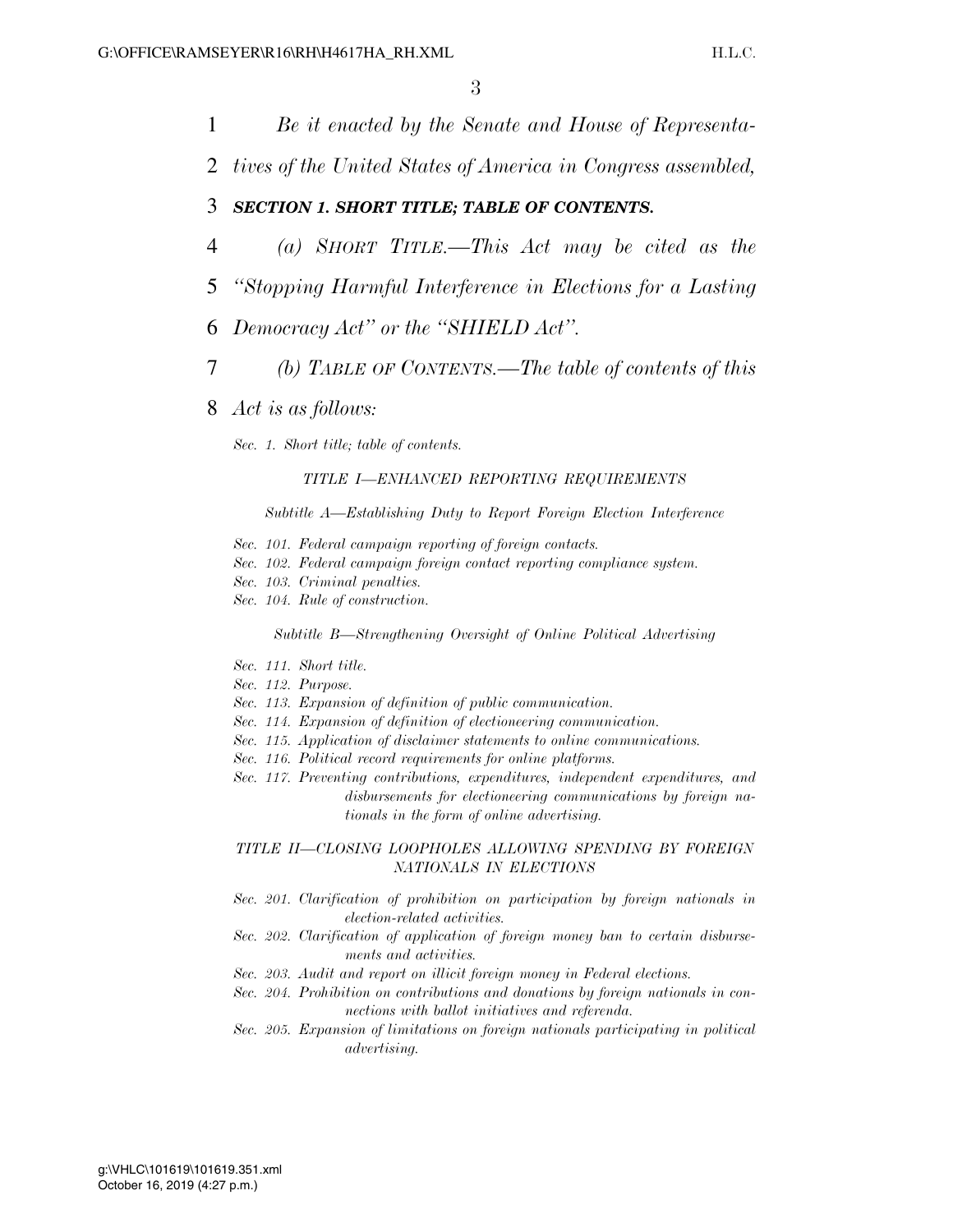#### *TITLE III—DETERRING FOREIGN INTERFERENCE IN ELECTIONS*

*Subtitle A—Deterrence Under Federal Election Campaign Act of 1971* 

*Sec. 301. Restrictions on exchange of campaign information between candidates and foreign powers.* 

*Sec. 302. Clarification of standard for determining existence of coordination between campaigns and outside interests.* 

*Subtitle B—[Reserved]* 

*TITLE IV—MISCELLANEOUS PROVISIONS* 

*Sec. 401. Effective dates of provisions. Sec. 402. Severability.* 

| $\mathbf{1}$   | TITLE I—ENHANCED REPORTING                            |
|----------------|-------------------------------------------------------|
| $\overline{2}$ | <b>REQUIREMENTS</b>                                   |
| 3              | <b>Subtitle A-Establishing Duty</b><br>to             |
| $\overline{4}$ | <b>Report Foreign Election Inter-</b>                 |
| 5              | <i>ference</i>                                        |
| 6              | SEC. 101. FEDERAL CAMPAIGN REPORTING OF FOREIGN       |
| 7              | <b>CONTACTS.</b>                                      |
| 8              | (a) INITIAL NOTICE.—                                  |
| 9              | $(1)$ IN GENERAL.—Section 304 of the Federal          |
| 10             | Election Campaign Act of 1971 (52 U.S.C. 30104) is    |
| 11             | amended by adding at the end the following new sub-   |
| 12             | section:                                              |
| 13             | "(j) DISCLOSURE OF REPORTABLE FOREIGN CON-            |
| 14             | TACTS.                                                |
| 15             | "(1) COMMITTEE OBLIGATION TO NOTIFY.-Not              |
| 16             | later than 1 week after a reportable foreign contact, |
| 17             | each political committee shall notify the Federal Bu- |
| 18             | reau of Investigation and the Commission of the re-   |
| 19             | portable foreign contact and provide a summary of     |

October 16, 2019 (4:27 p.m.) g:\VHLC\101619\101619.351.xml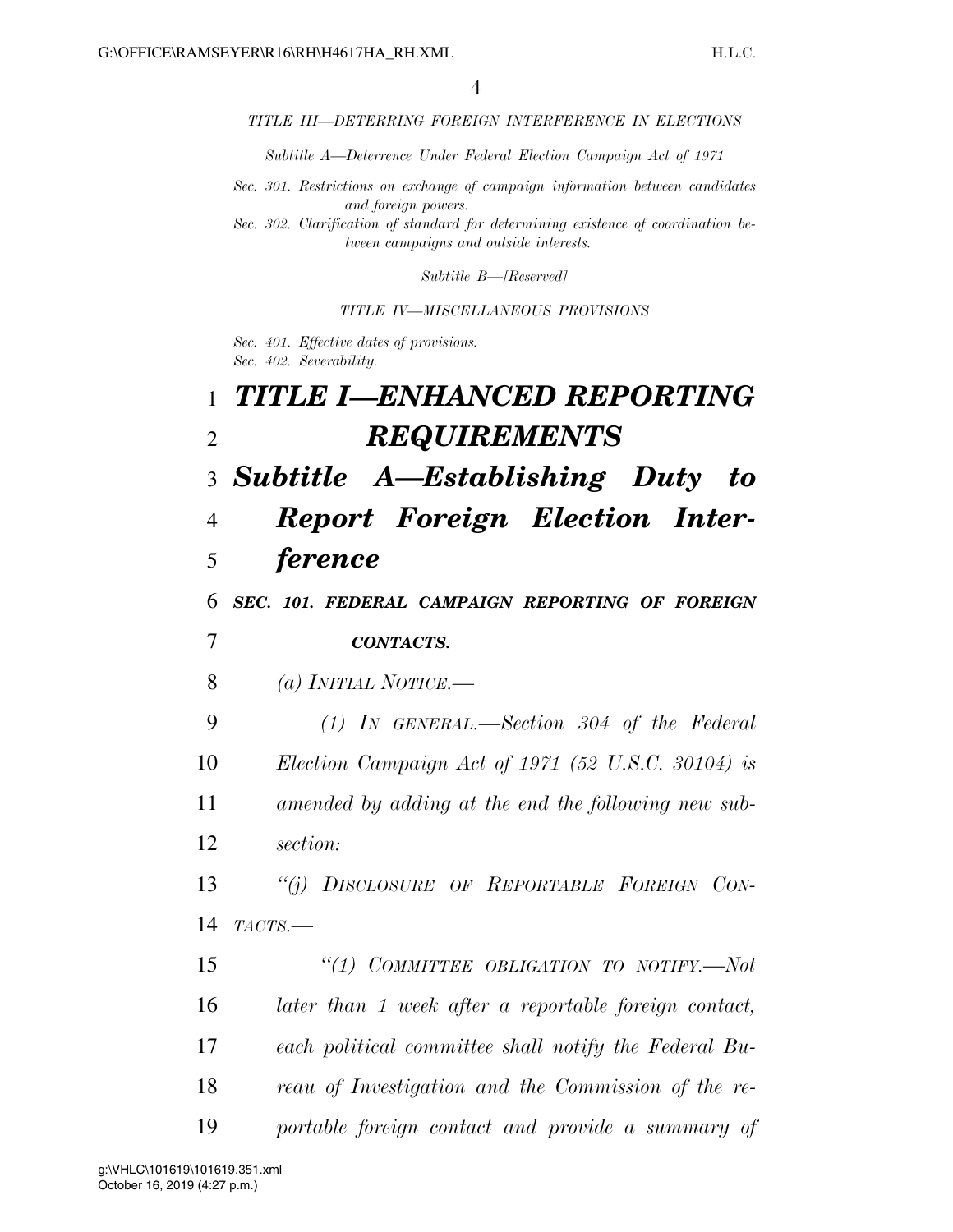| $\mathbf{1}$   | the circumstances with respect to such reportable for- |
|----------------|--------------------------------------------------------|
| $\overline{2}$ | <i>eign</i> contact.                                   |
| 3              | "(2) INDIVIDUAL OBLIGATION TO NOTIFY.-Not              |
| $\overline{4}$ | later than 3 days after a reportable foreign contact—  |
| 5              | $\lq (A)$ each candidate shall notify the treas-       |
| 6              | urer or other designated official of the principal     |
| 7              | campaign committee of such candidate of the re-        |
| 8              | portable foreign contact and provide a summary         |
| 9              | of the circumstances with respect to such report-      |
| 10             | able foreign contact; and                              |
| 11             | "(B) each official, employee, or agent of a            |
| 12             | political committee shall notify the treasurer or      |
| 13             | other designated official of the committee of the      |
| 14             | reportable foreign contact and provide a sum-          |
| 15             | mary of the circumstances with respect to such         |
| 16             | reportable foreign contact.                            |
| 17             | "(3) REPORTABLE FOREIGN CONTACT.-In this               |
| 18             | subsection:                                            |
| 19             | "(A) IN GENERAL.—The term 'reportable                  |
| 20             | foreign contact' means any direct or indirect          |
| 21             | contact or communication that—                         |
| 22             | $``(i)$ is between—                                    |
| 23             | $\lq (I)$ a candidate, a political com-                |
| 24             | mittee, or any official, employee, or                  |
| 25             | agent of such committee; and                           |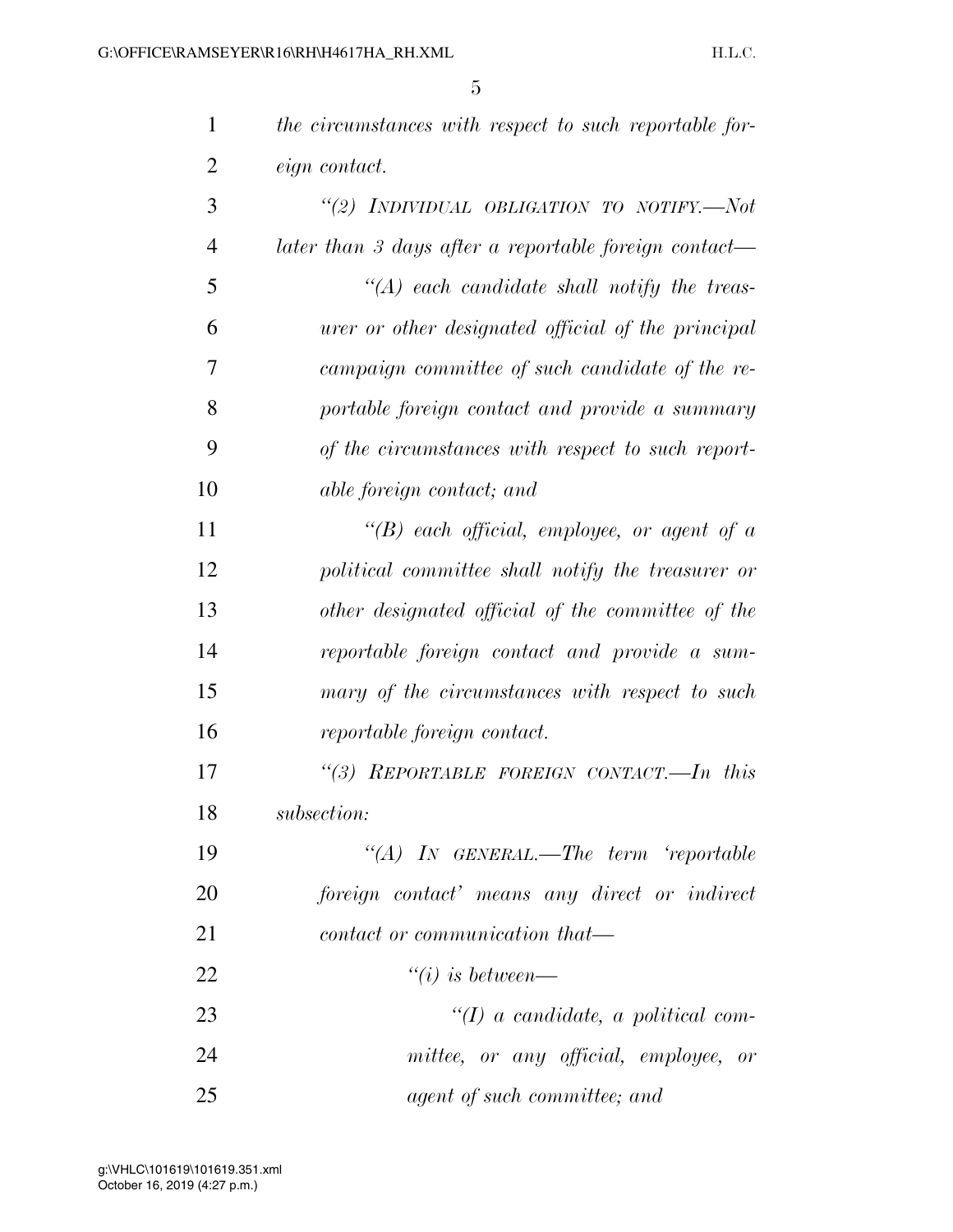| 1              | $H(H)$ an individual that the per-                 |
|----------------|----------------------------------------------------|
| $\overline{2}$ | son described in subclause (I) knows,              |
| 3              | has reason to know, or reasonably be-              |
| $\overline{4}$ | lieves is a covered foreign national;              |
| 5              | and                                                |
| 6              | $``(ii)$ the person described in clause            |
| 7              | $(i)(I)$ knows, has reason to know, or reason-     |
| 8              | ably believes involves—                            |
| 9              | "(I) an offer or other proposal for                |
| 10             | a contribution, donation, expenditure,             |
| 11             | disbursement, or solicitation described            |
| 12             | <i>in section 319; or</i>                          |
| 13             | $``(II)$ coordination or collabora-                |
| 14             | tion with, an offer or provision of in-            |
| 15             | formation or services to or from, or               |
| 16             | persistent and repeated contact with, a            |
| 17             | covered foreign national in connection             |
| 18             | with an election.                                  |
| 19             | "(B) EXCEPTION.—The term 'reportable for-          |
| 20             | eign contact' shall not include any contact or     |
| 21             | communication with a covered foreign national      |
| 22             | by an elected official or an employee of an elect- |
| 23             | ed official solely in an official capacity as such |
| 24             | an official or employee. For purposes of the pre-  |
| 25             | vious sentence, a contact or communication by      |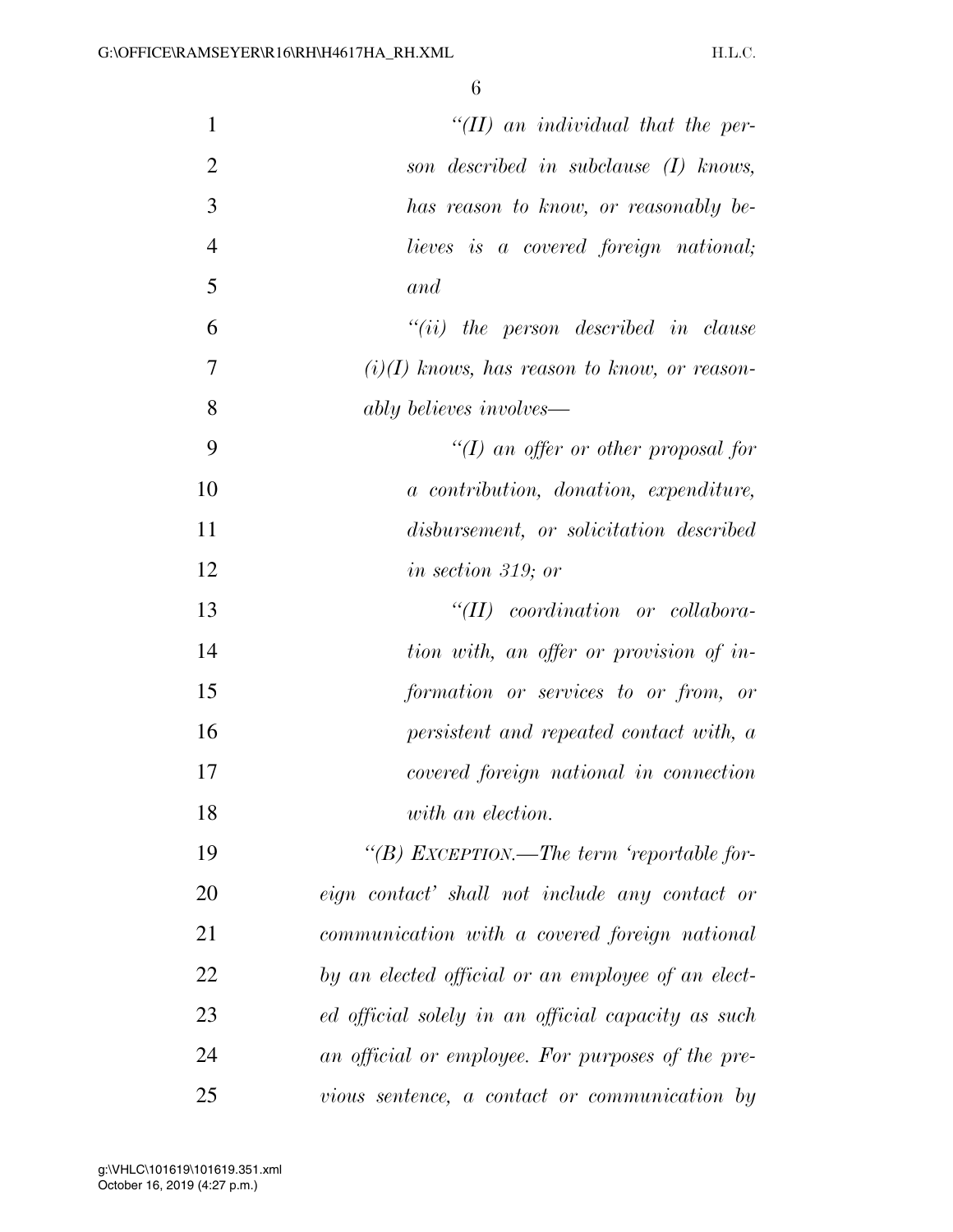| $\mathbf 1$    | an elected official or an employee of an elected   |
|----------------|----------------------------------------------------|
| $\overline{2}$ | official shall not be considered to be made solely |
| 3              | in an official capacity if the contact or commu-   |
| $\overline{4}$ | nication involves a contribution, donation, ex-    |
| 5              | penditure, disbursement, or solicitation described |
| 6              | <i>in section 319.</i>                             |
| 7              | "(C) COVERED FOREIGN NATIONAL<br>DE-               |
| 8              | FINED.                                             |
| 9              | "(i) IN GENERAL.—In this paragraph,                |
| 10             | the term 'covered foreign national' means—         |
| 11             | $``(1)$ a foreign principal (as de-                |
| 12             | fined in section $1(b)$ of the Foreign             |
| 13             | Agents Registration Act of 1938 (22                |
| 14             | U.S.C. $611(b)$ that is a government of            |
| 15             | a foreign country or a foreign political           |
| 16             | party;                                             |
| 17             | "(II) any person who acts as an                    |
| 18             | agent, representative, employee, or                |
| 19             | servant, or any person who acts in any             |
| 20             | other capacity at the order, request, or           |
| 21             | under the direction or control, of a for-          |
| 22             | eign principal described in subclause              |
| 23             | $(I)$ or of a person any of whose activi-          |
| 24             | ties are directly or indirectly super-             |
| 25             | vised, directed, controlled, financed, or          |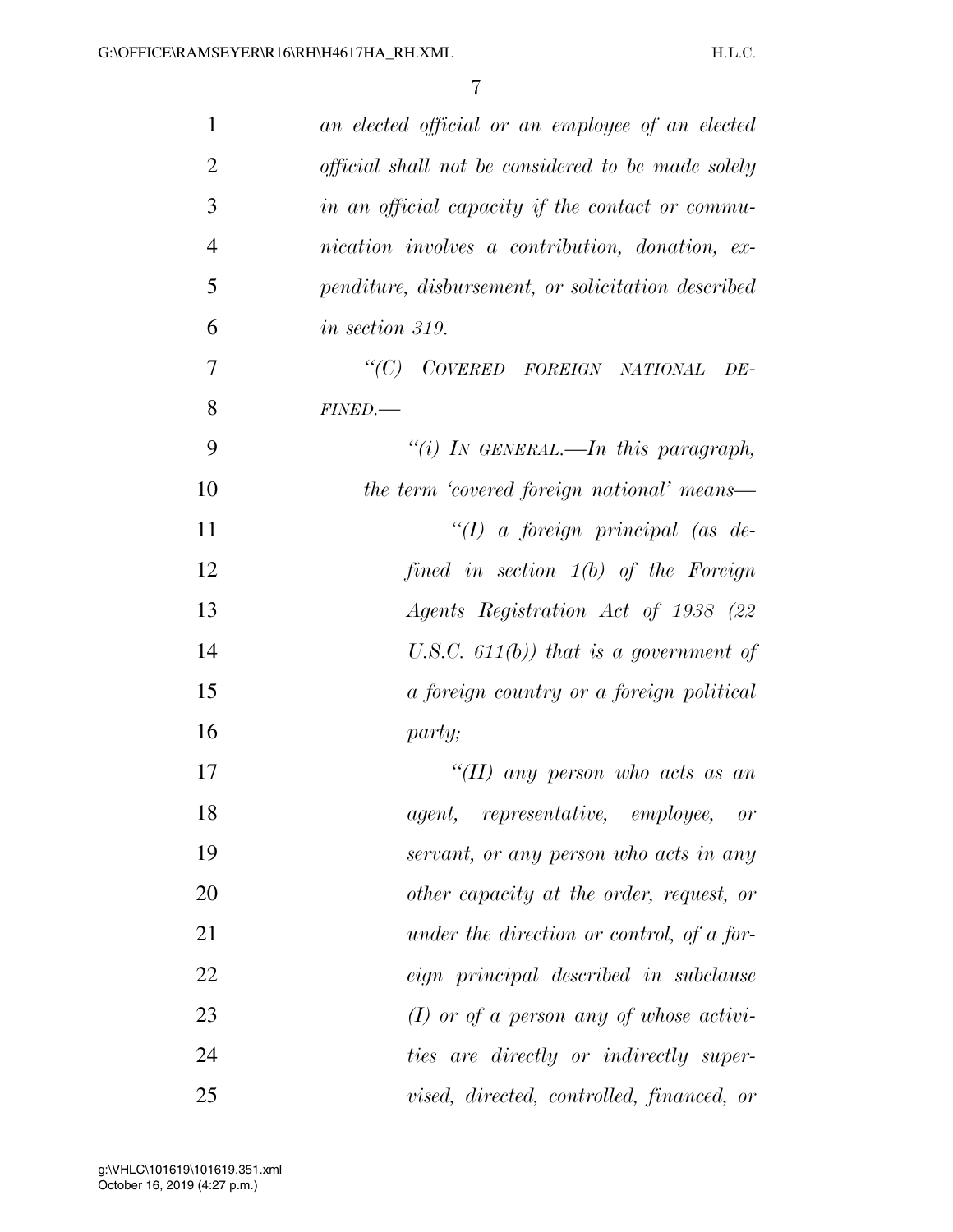| $\mathbf{1}$   | subsidized in whole or in major part                 |
|----------------|------------------------------------------------------|
| $\overline{2}$ | by a foreign principal described in                  |
| 3              | subclause $(I)$ ; or                                 |
| $\overline{4}$ | "(III) any person included in the                    |
| 5              | list of specially designated nationals               |
| 6              | and blocked persons maintained by the                |
| $\overline{7}$ | Office of Foreign Assets Control of the              |
| 8              | Department of the Treasury pursuant                  |
| 9              | to authorities relating to the imposi-               |
| 10             | tion of sanctions relating to the con-               |
| 11             | duct of a foreign principal described in             |
| 12             | subclause $(I)$ .                                    |
| 13             | "(ii) CLARIFICATION REGARDING AP-                    |
| 14             | PLICATION TO CITIZENS OF THE UNITED                  |
| 15             | $STATES. — In the case of a citizen of the$          |
| 16             | United States, subclause $(II)$ of clause $(i)$      |
| 17             | applies only to the extent that the person           |
| 18             | involved acts within the scope of that per-          |
| 19             | son's status as the agent of a foreign prin-         |
| 20             | $cipal$ described in subclause $(I)$ of clause       |
| 21             | $(i)$ .".                                            |
| 22             | (2) EFFECTIVE DATE.—The amendment made by            |
| 23             | paragraph (1) shall apply with respect to reportable |
| 24             | foreign contacts which occur on or after the date of |
| 25             | the enactment of this Act.                           |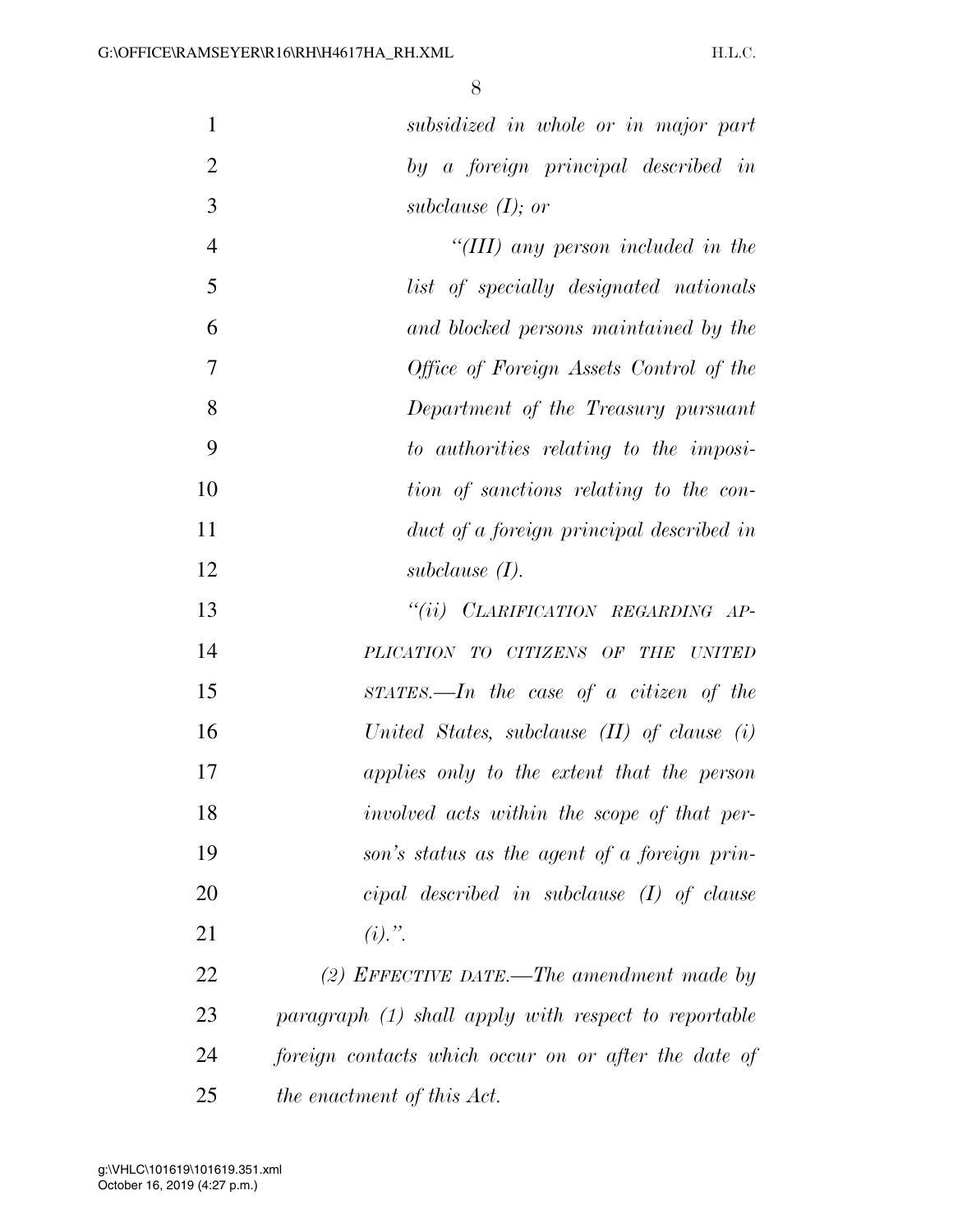| $\mathbf{1}$   | (b) INFORMATION INCLUDED ON REPORT.                |
|----------------|----------------------------------------------------|
| $\overline{2}$ | (1) IN GENERAL.—Section 304(b) of such Act $(52)$  |
| 3              | U.S.C. 30104(b)) is amended—                       |
| $\overline{4}$ | $(A)$ by striking "and" at the end of para-        |
| 5              | graph $(7)$ ;                                      |
| 6              | $(B)$ by striking the period at the end of         |
| 7              | paragraph $(8)$ and inserting "; and"; and         |
| 8              | $(C)$ by adding at the end the following new       |
| 9              | paragraph:                                         |
| 10             | "(9) for any reportable foreign contact (as $de$ - |
| 11             | fined in subsection $(j)(3)$ )—                    |
| 12             | $\lq (A)$ the date, time, and location of the con- |
| 13             | tact;                                              |
| 14             | $\lq\lq B$ the date and time of when a des-        |
| 15             | ignated official of the committee was notified of  |
| 16             | <i>the contact</i> ;                               |
| 17             | $"(C)$ the identity of individuals involved;       |
| 18             | and                                                |
| 19             | $\lq (D)$ a description of the contact, including  |
| 20             | the nature of any contribution, donation, ex-      |
| 21             | penditure, disbursement, or solicitation involved  |
| 22             | and the nature of any activity described in sub-   |
| 23             | section $(j)(3)(A)(ii)(II)$ involved.".            |
| 24             | (2) EFFECTIVE DATE.—The amendment made by          |
| 25             | paragraph (1) shall apply with respect to reports  |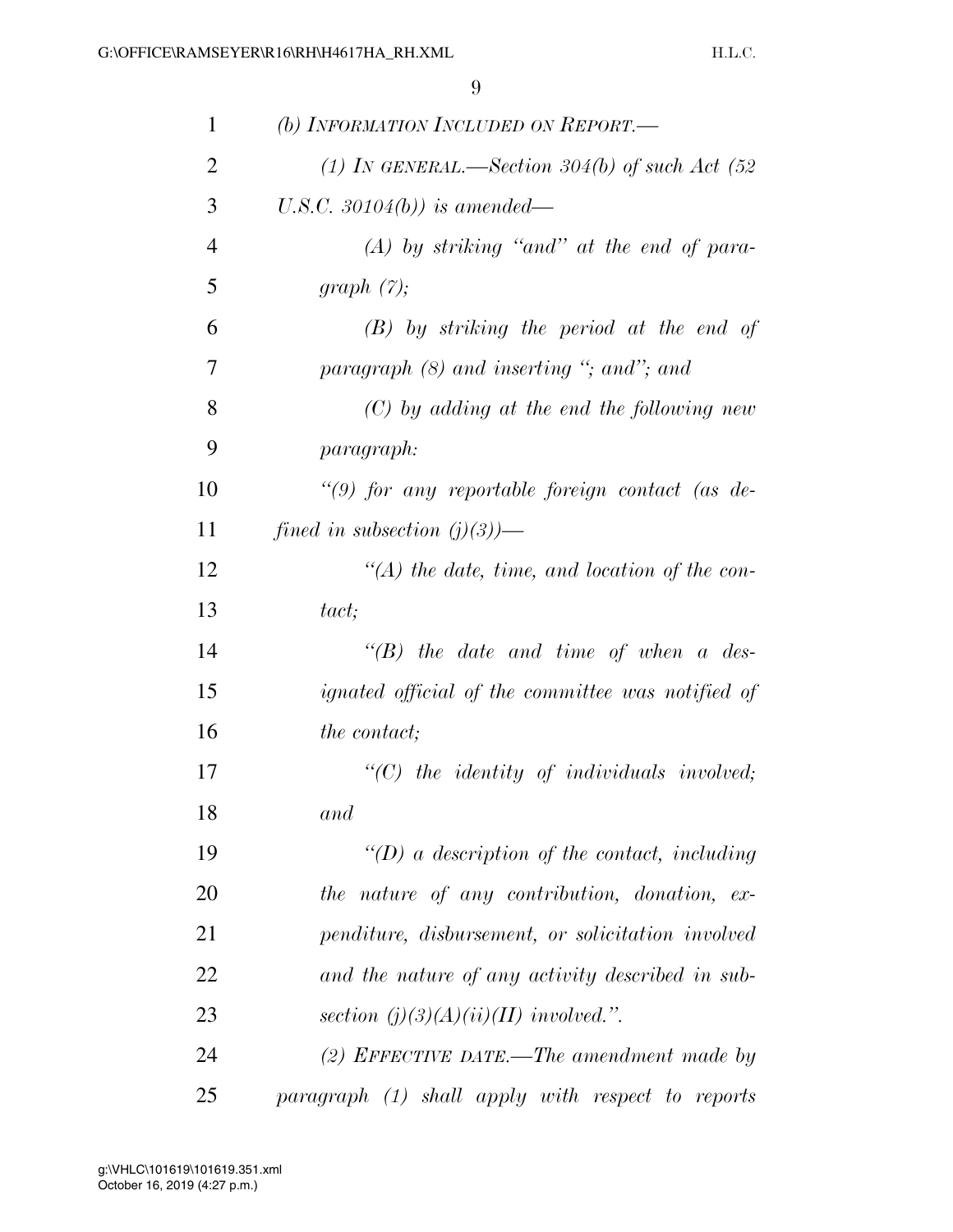*filed on or after the expiration of the 60-day period which begins on the date of the enactment of this Act. SEC. 102. FEDERAL CAMPAIGN FOREIGN CONTACT REPORT- ING COMPLIANCE SYSTEM. (a) IN GENERAL.—Section 302 of the Federal Election Campaign Act of 1971 (52 U.S.C. 30102) is amended by adding at the end the following new subsection: ''(j) REPORTABLE FOREIGN CONTACTS COMPLIANCE POLICY.— ''(1) REPORTING.—Each political committee shall establish a policy that requires all officials, em- ployees, and agents of such committee to notify the treasurer or other appropriate designated official of the committee of any reportable foreign contact (as defined in section 304(j)) not later than 3 days after such contact was made. ''(2) RETENTION AND PRESERVATION OF RECORDS.—Each political committee shall establish a policy that provides for the retention and preserva- tion of records and information related to reportable foreign contacts (as so defined) for a period of not less than 3 years. ''(3) CERTIFICATION.— ''(A) IN GENERAL.—Upon filing its state-ment of organization under section 303(a), and*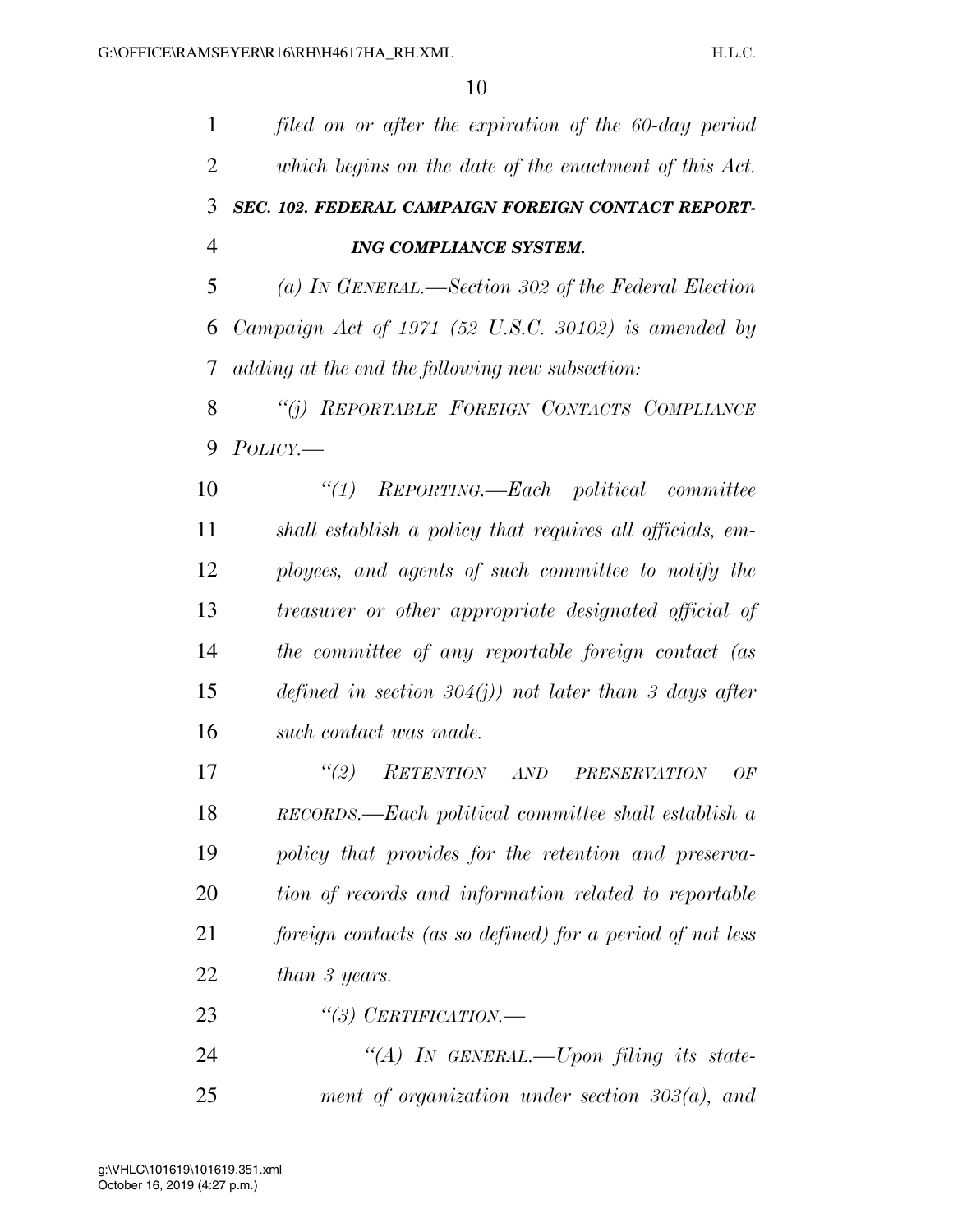| $\mathbf{1}$   | with each report filed under section $304(a)$ , the |
|----------------|-----------------------------------------------------|
| $\overline{2}$ | treasurer of each political committee (other than   |
| 3              | an authorized committee) shall certify that—        |
| $\overline{4}$ | $\lq\lq(i)$ the committee has in place policies     |
| 5              | that meet the requirements of paragraphs            |
| 6              | $(1)$ and $(2)$ ;                                   |
| 7              | $``(ii)$ the committee has designated an            |
| 8              | <i>official to monitor compliance with such</i>     |
| 9              | policies; and                                       |
| 10             | $``(iii)$ not later than 1 week after the           |
| 11             | beginning of any formal or informal affili-         |
| 12             | ation with the committee, all officials, em-        |
| 13             | ployees, and agents of such committee               |
| 14             | $will$ —                                            |
| 15             | $\lq (I)$ receive notice of such policies;          |
| 16             | "(II) be informed of the prohibi-                   |
| 17             | tions under section 319; and                        |
| 18             | "(III) sign a certification affirm-                 |
| 19             | ing their understanding of such poli-               |
| 20             | cies and prohibitions.                              |
| 21             | "(B) AUTHORIZED COMMITTEES.—With re-                |
| 22             | spect to an authorized committee, the candidate     |
| 23             | shall make the certification required under sub-    |
| 24             | paragraph $(A)$ .".                                 |
| 25             | (b) EFFECTIVE DATE.—                                |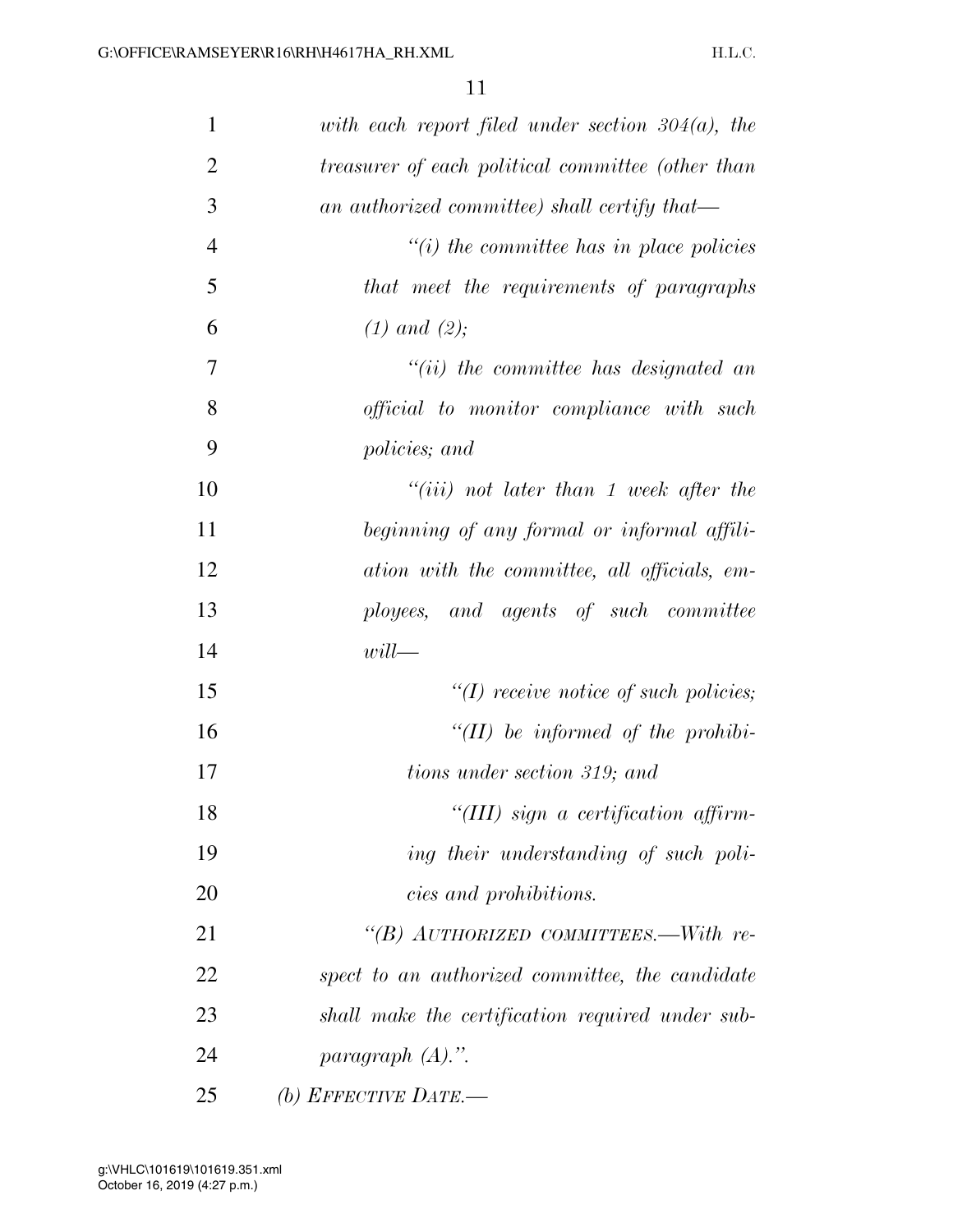| $\mathbf{1}$ | $(1)$ IN GENERAL.—The amendment made by sub-                   |
|--------------|----------------------------------------------------------------|
| 2            | section (a) shall apply with respect to political com-         |
| 3            | mittees which file a statement of organization under           |
| 4            | section $303(a)$ of the Federal Election Campaign Act          |
| 5            | of 1971 (52 U.S.C. 30103(a)) on or after the date of           |
| 6            | the enactment of this Act.                                     |
| 7            | (2) TRANSITION RULE FOR EXISTING COMMIT-                       |
| 8            | TEES.—Not later than 30 days after the date of the             |
| 9            | enactment of this Act, each political committee under          |
| 10           | the Federal Election Campaign Act of 1971 shall file           |
| 11           | a certification with the Federal Election Commission           |
| 12           | that the committee is in compliance with the require-          |
| 13           | ments of section $302(j)$ of such Act (as added by sub-        |
| 14           | section $(a)$ ).                                               |
| 15           | <b>SEC. 103. CRIMINAL PENALTIES.</b>                           |
| 16           | Section $309(d)(1)$ of the Federal Election Campaign           |
| 17           | Act of 1971 (52 U.S.C. 30109(d)(1)) is amended by adding       |
| 18           | at the end the following new subparagraphs:                    |
| 19           | " $(E)$ Any person who knowingly and willfully commits         |
| 20           | a violation of subsection (j) or (b)(9) of section 304 or sec- |
| 21           | tion $302(j)$ shall be fined not more than \$500,000, impris-  |
| 22           | oned not more than 5 years, or both.                           |
| 23           | $\lq (F)$ Any person who knowingly and willfully conceals      |
| 24           | or destroys any materials relating to a reportable foreign     |
|              |                                                                |

*contact (as defined in section 304(j)) shall be fined not more*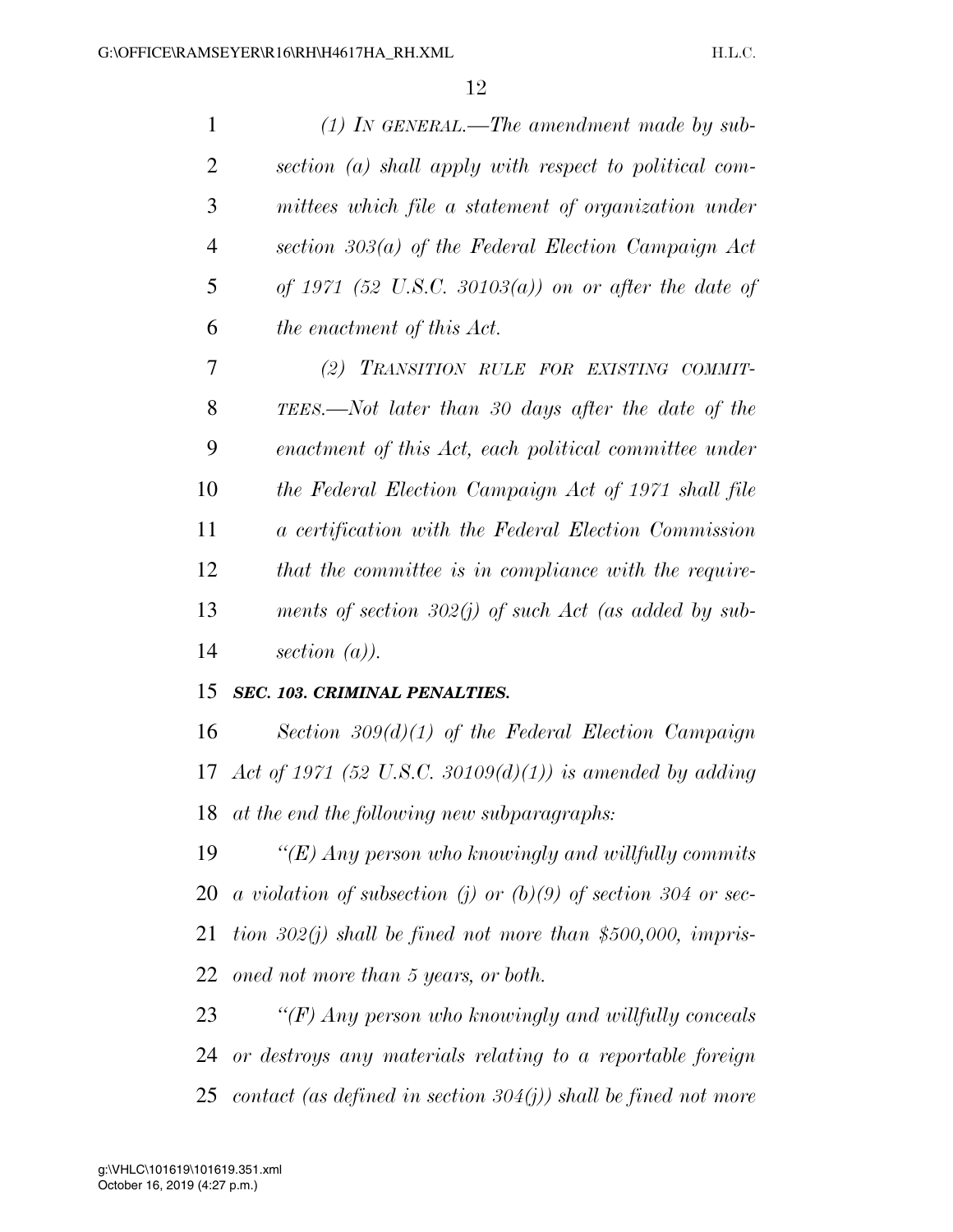| 1  | than \$1,000,000, imprisoned not more than 5 years, or |
|----|--------------------------------------------------------|
| 2  | both.".                                                |
| 3  | <b>SEC. 104. RULE OF CONSTRUCTION.</b>                 |
| 4  | Nothing in this subtitle or the amendments made by     |
| 5  | <i>this subtitle shall be construed—</i>               |
| 6  | $(1)$ to impede legitimate journalistic activities;    |
| 7  | or                                                     |
| 8  | $(2)$ to impose any additional limitation on the       |
| 9  | right to express political views or to participate in  |
| 10 | public discourse of any individual who-                |
| 11 | (A) resides in the United States;                      |
| 12 | $(B)$ is not a citizen of the United States or         |
| 13 | a national of the United States, as defined in         |
| 14 | section $101(a)(22)$ of the Immigration and Na-        |
| 15 | <i>tionality Act (8 U.S.C. 1101(a)(22)); and</i>       |
| 16 | $(C)$ is not lawfully admitted for permanent           |
| 17 | residence, as defined by section $101(a)(20)$ of the   |
| 18 | Immigration and Nationality Act (8 U.S.C.              |
| 19 | $1101(a)(20)$ ).                                       |
|    | 20 Subtitle B—Strengthening Over-                      |
| 21 | sight of Online Political Adver-                       |
| 22 | tising                                                 |
|    | 23 SEC. 111. SHORT TITLE.                              |
| 24 | This subtitle may be cited as the "Honest Ads Act".    |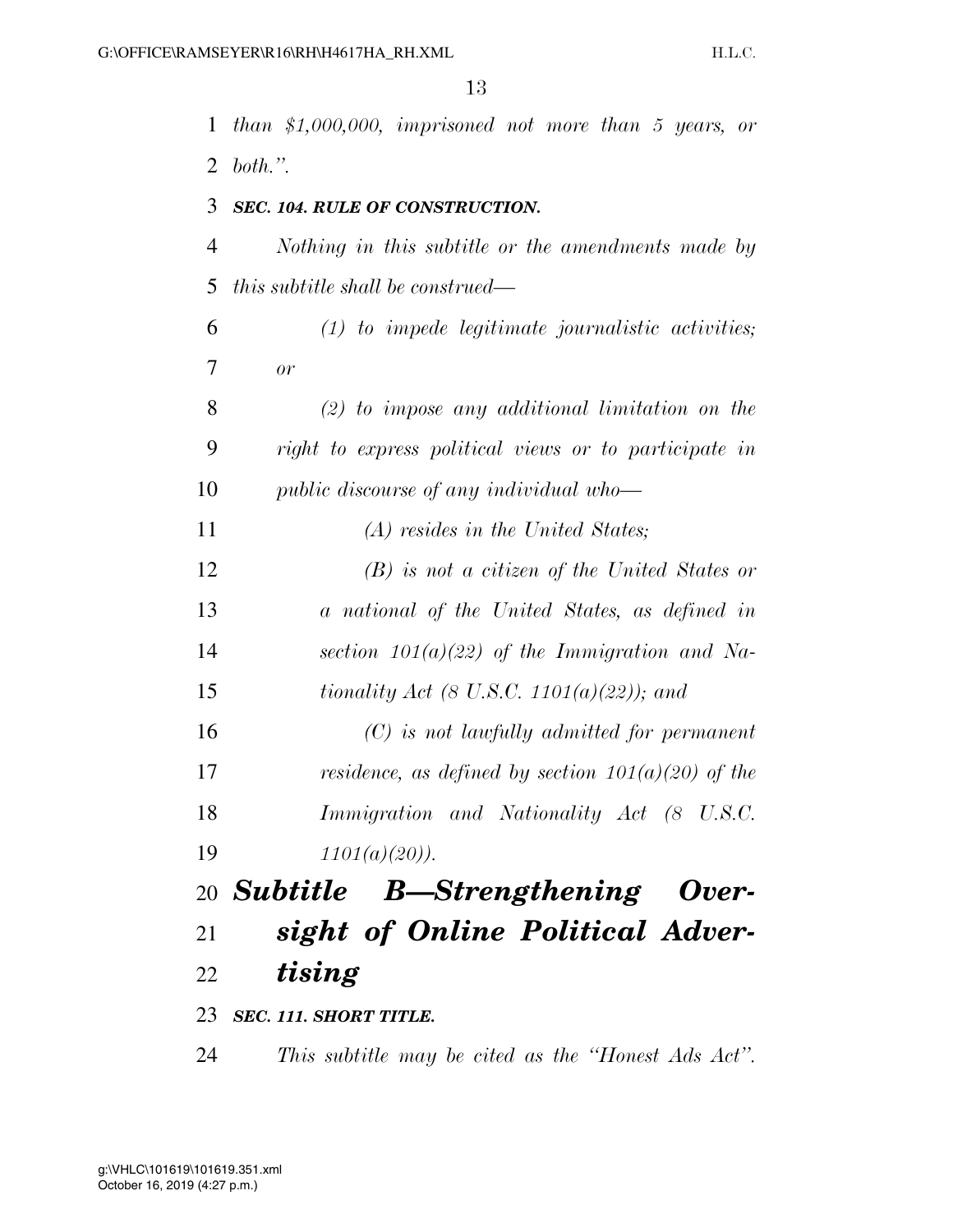## *SEC. 112. PURPOSE.*

 *The purpose of this subtitle is to enhance the integrity of American democracy and national security by improving disclosure requirements for online political advertisements in order to uphold the Supreme Court's well-established standard that the electorate bears the right to be fully in-formed.* 

# *SEC. 113. EXPANSION OF DEFINITION OF PUBLIC COMMU-NICATION.*

 *(a) IN GENERAL.—Paragraph (22) of section 301 of the Federal Election Campaign Act of 1971 (52 U.S.C. 30101(22)) is amended by striking ''or satellite communica- tion'' and inserting ''satellite, paid internet, or paid digital communication''.* 

 *(b) TREATMENT OF CONTRIBUTIONS AND EXPENDI- TURES.—Section 301 of such Act (52 U.S.C. 30101) is amended—* 

 *(1) in paragraph (8)(B)(v), by striking ''on broadcasting stations, or in newspapers, magazines, or similar types of general public political adver- tising'' and inserting ''in any public communica-tion''; and* 

- *(2) in paragraph (9)(B)—*
- *(A) by amending clause (i) to read as fol-lows:*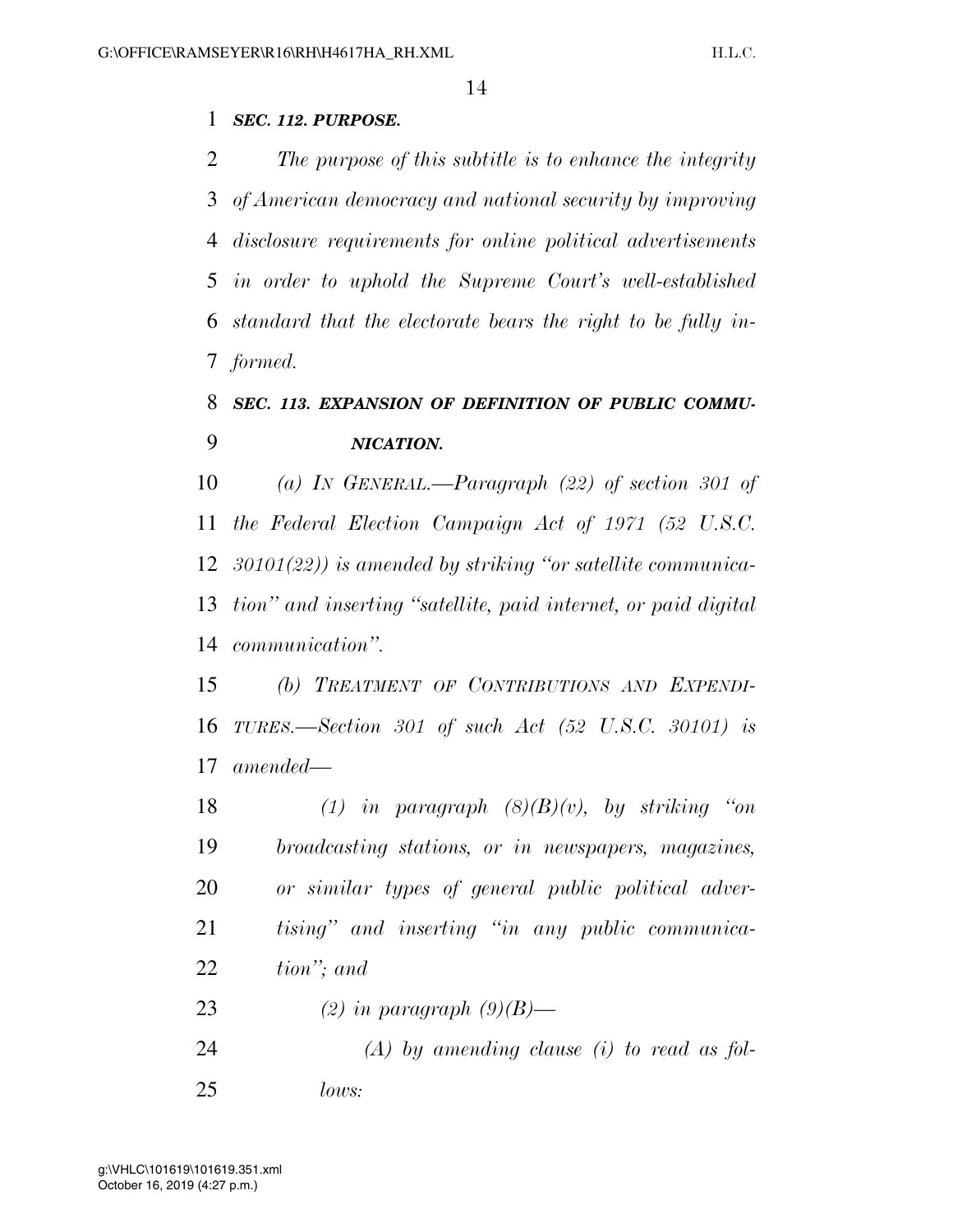| $\mathbf{1}$   | $"(i)$ any news story, commentary, or                                  |
|----------------|------------------------------------------------------------------------|
| $\overline{2}$ | editorial distributed through the facilities of                        |
| 3              | any broadcasting station or any print, on-                             |
| $\overline{4}$ | line, or digital newspaper, magazine, blog,                            |
| 5              | publication, or periodical, unless such                                |
| 6              | broadcasting, print, online, or digital facili-                        |
| 7              | ties are owned or controlled by any political                          |
| 8              | party, political committee, or candidate;";                            |
| 9              | and                                                                    |
| 10             | $(B)$ in clause (iv), by striking "on broad-                           |
| 11             | casting stations, or in newspapers, magazines, or                      |
| 12             | similar types of general public political adver-                       |
| 13             | tising" and inserting "in any public commu-                            |
| 14             | nication".                                                             |
| 15             | (c) DISCLOSURE AND DISCLAIMER STATEMENTS.-                             |
| 16             | Subsection (a) of section 318 of such Act $(52 \text{ U.S.C. } 30120)$ |
| 17             | <i>is amended—</i>                                                     |
| 18             | $(1)$ by striking "financing any communication"                        |
| 19             | through any broadcasting station, newspaper, maga-                     |
| 20             | zine, outdoor advertising facility, mailing, or any                    |
| 21             | other type of general public political advertising" and                |
| 22             | <i>inserting</i> " <i>financing any public communication</i> ";        |
| 23             | and                                                                    |
| 24             | $(2)$ by striking "solicits any contribution through                   |
| 25             | any broadcasting station, newspaper, magazine, out-                    |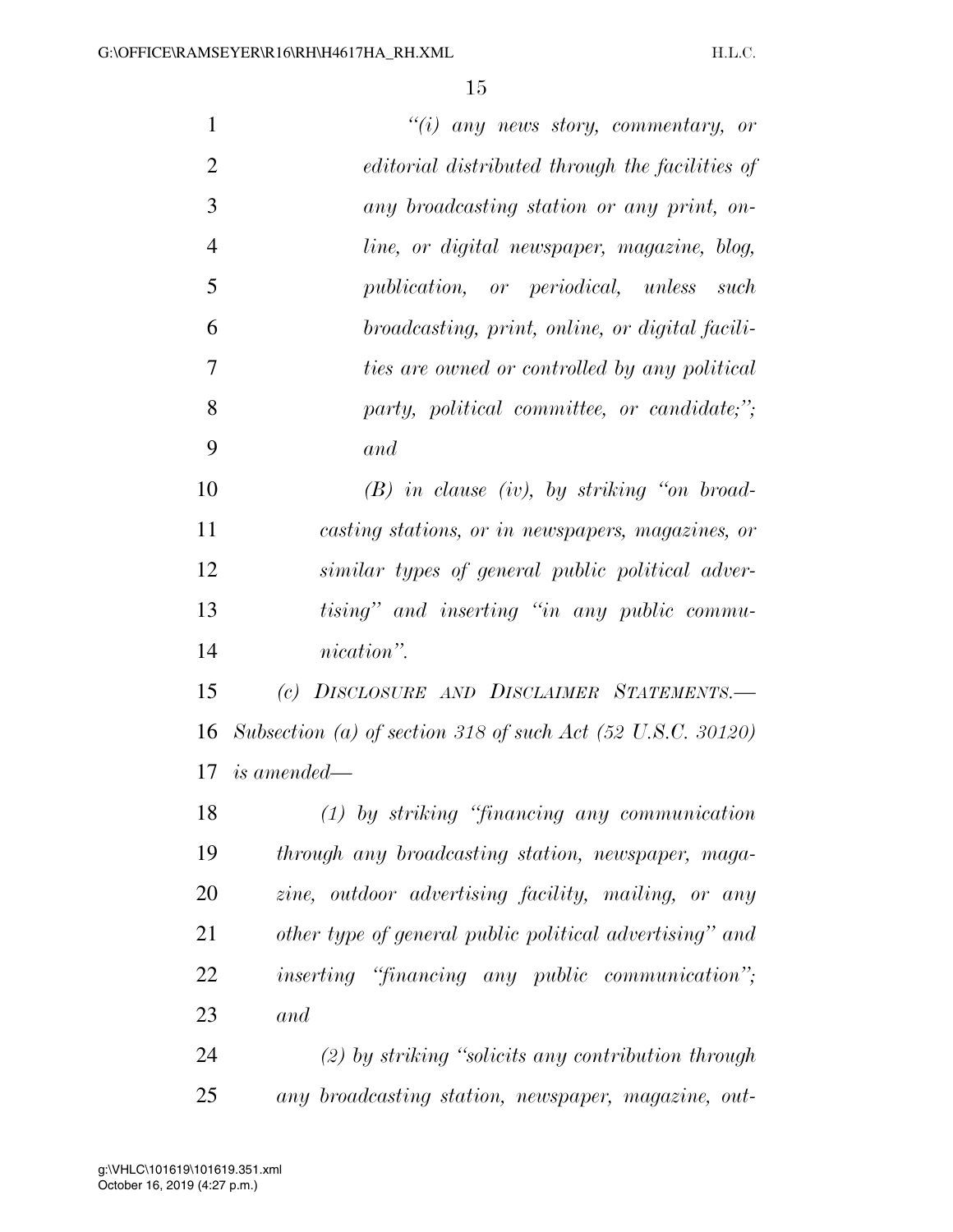| 1              | door advertising facility, mailing, or any other type  |
|----------------|--------------------------------------------------------|
| $\overline{2}$ | of general public political advertising" and inserting |
| 3              | "solicits any contribution through any public commu-   |
| $\overline{4}$ | nication".                                             |
| 5              | SEC. 114. EXPANSION OF DEFINITION OF ELECTIONEERING    |
| 6              | <b>COMMUNICATION.</b>                                  |
| 7              | (a) EXPANSION TO ONLINE COMMUNICATIONS.—               |
| 8              | (1) APPLICATION TO QUALIFIED INTERNET AND              |
| 9              | DIGITAL COMMUNICATIONS.-                               |
| 10             | $(A)$ In GENERAL.—Subparagraph $(A)$ of                |
| 11             | section 304(f)(3) of the Federal Election Cam-         |
| 12             | paign Act of 1971 (52 U.S.C. 30104(f)(3)(A)) is        |
| 13             | amended by striking "or satellite communica-           |
| 14             | tion" each place it appears in clauses (i) and         |
| 15             | (ii) and inserting "satellite, or qualified internet   |
| 16             | or digital communication".                             |
| 17             | (B) QUALIFIED INTERNET OR DIGITAL COM-                 |
| 18             | MUNICATION.—Paragraph $(3)$ of section 304(f) of       |
| 19             | such Act $(52 \text{ U.S.C. } 30104(f))$ is amended by |
| 20             | adding at the end the following new subpara-           |
| 21             | graph:                                                 |
| 22             | "(D) QUALIFIED INTERNET OR<br><b>DIGITAL</b>           |
| 23             | COMMUNICATION.—The term 'qualified internet            |
| 24             | or digital communication' means any commu-             |
| 25             | nication which is placed or promoted for a fee on      |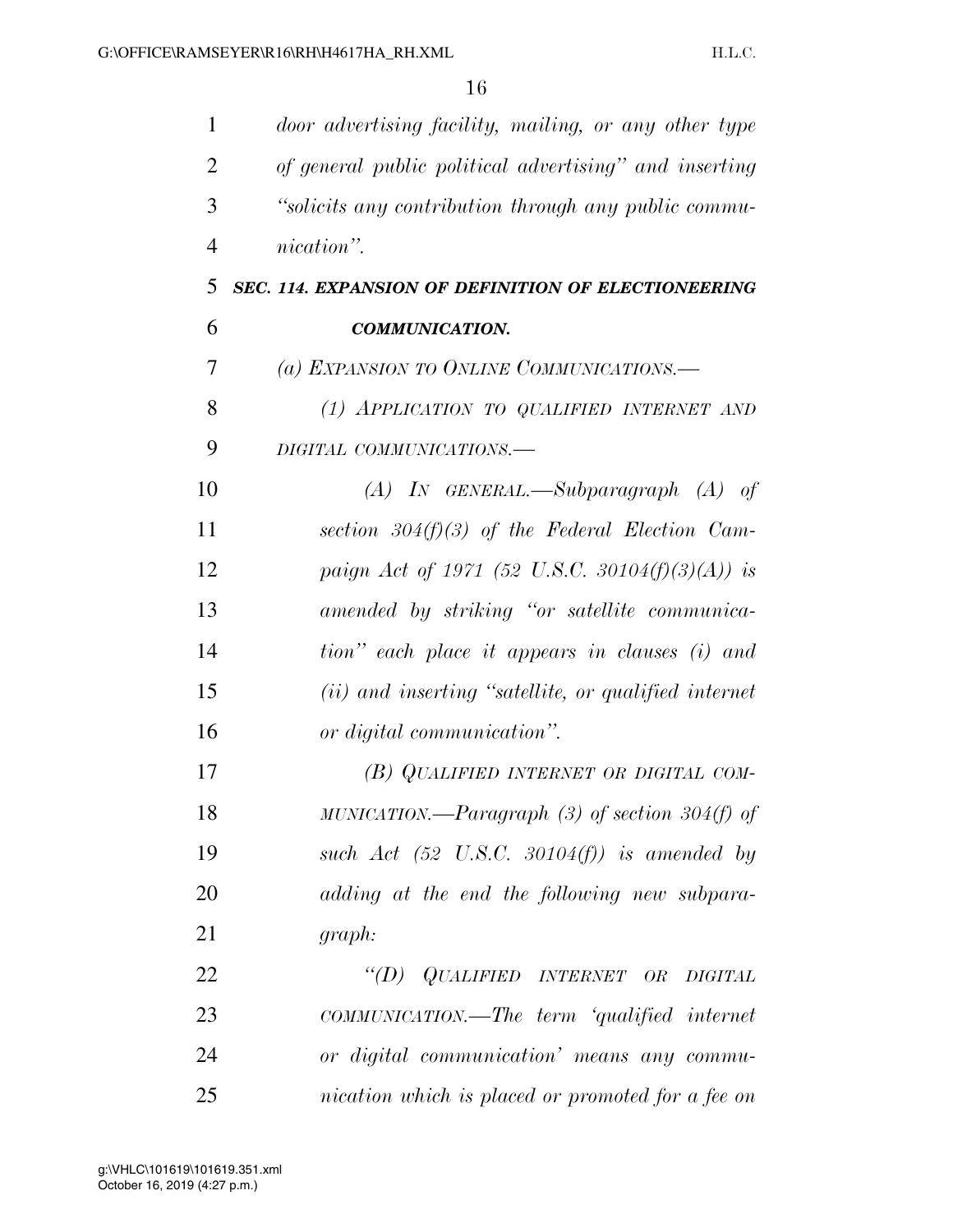| $\mathbf{1}$   | an online platform (as defined in subsection            |
|----------------|---------------------------------------------------------|
| $\overline{2}$ | $(k)(3))$ .".                                           |
| 3              | (2) NONAPPLICATION OF RELEVANT ELECTORATE               |
| $\overline{4}$ | COMMUNICATIONS.—Section<br>TO<br><b>ONLINE</b>          |
| 5              | $304(f)(3)(A)(i)(III)$ of such Act (52 U.S.C.           |
| 6              | $30104(f)(3)(A)(i)(III)$ is amended by inserting "any   |
| 7              | broadcast, cable, or satellite" before "communication". |
| 8              | (3) NEWS EXEMPTION. Section $304(f)(3)(B)(i)$           |
| 9              | of such Act (52 U.S.C. 30104(f)(3)(B)(i)) is amended    |
| 10             | to read as follows:                                     |
| 11             | $\tilde{u}(i)$ a communication appearing in a           |
| 12             | news story, commentary, or editorial dis-               |
| 13             | tributed through the facilities of any broad-           |
| 14             | casting station or any online or digital                |
| 15             | newspaper, magazine, blog, publication, or              |
| 16             | periodical, unless such broadcasting, online,           |
| 17             | or digital facilities are owned or controlled           |
| 18             | by any political party, political committee,            |
| 19             | or candidate;".                                         |
| 20             | (b) EFFECTIVE DATE.—The amendments made by this         |
| 21             | section shall apply with respect to communications made |
| 22             | on or after January 1, 2020.                            |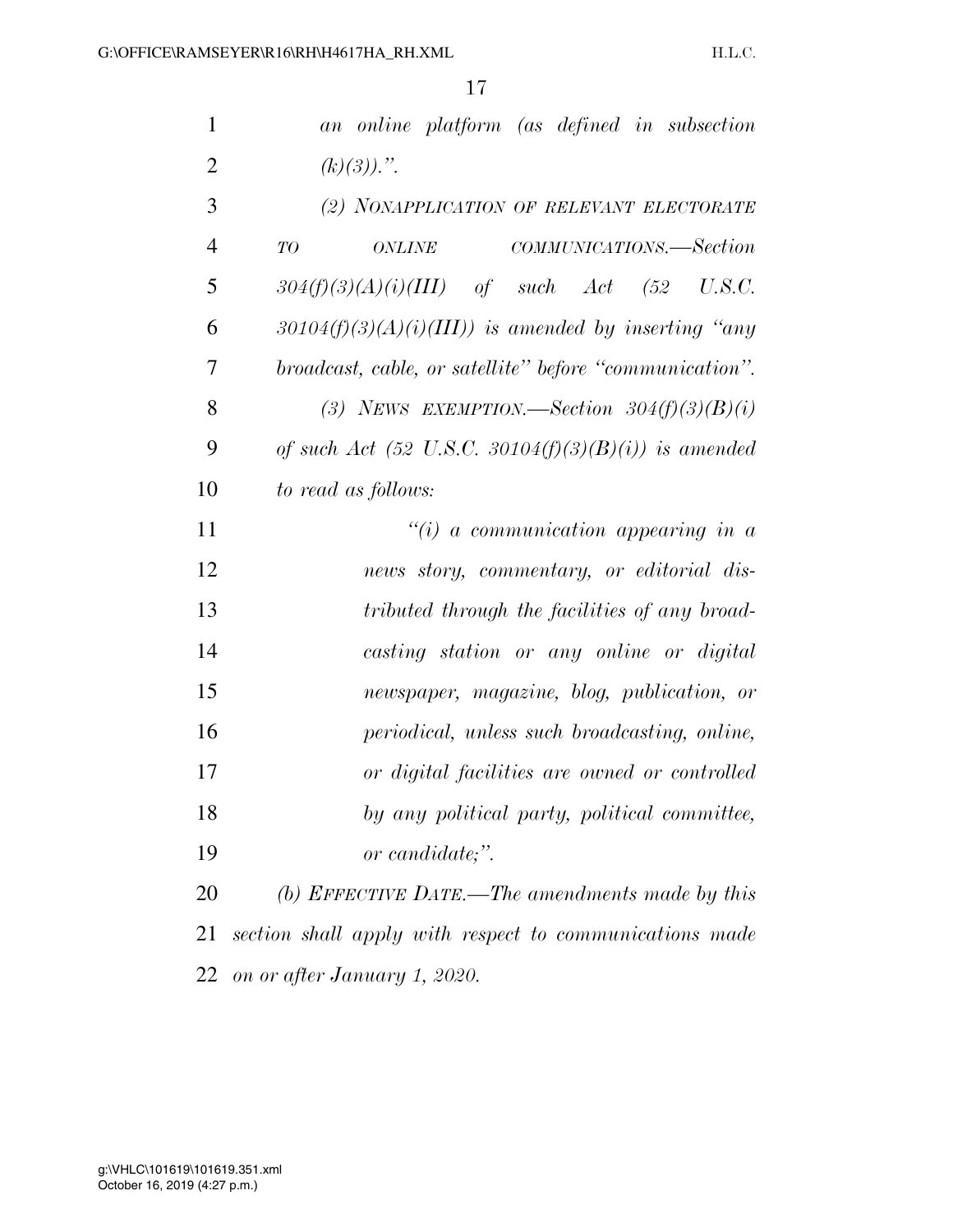$\overline{18}$ 

|                | 18                                                            |
|----------------|---------------------------------------------------------------|
| 1              | SEC. 115. APPLICATION OF DISCLAIMER STATEMENTS TO             |
| $\overline{2}$ | <b>ONLINE COMMUNICATIONS.</b>                                 |
| 3              | (a) CLEAR AND CONSPICUOUS MANNER REQUIRE-                     |
| 4              | MENT.—Subsection (a) of section 318 of the Federal Elec-      |
| 5              | tion Campaign Act of 1971 (52 U.S.C. 30120(a)) is amend-      |
| 6              | $ed$ —                                                        |
| 7              | $(1)$ by striking "shall clearly state" each place it         |
| 8              | appears in paragraphs $(1)$ , $(2)$ , and $(3)$ and inserting |
| 9              | "shall state in a clear and conspicuous manner"; and          |
| 10             | $(2)$ by adding at the end the following flush sen-           |
| 11             | tence: "For purposes of this section, a communication         |
| 12             | does not make a statement in a clear and conspicuous          |
| 13             | manner if it is difficult to read or hear or if the           |
| 14             | placement is easily overlooked.".                             |
| 15             | (b) SPECIAL RULES FOR QUALIFIED INTERNET OR                   |
| 16             | DIGITAL COMMUNICATIONS.-                                      |
| 17             | (1) IN GENERAL.—Section 318 of such Act $(52)$                |
| 18             | U.S.C. 30120) is amended by adding at the end the             |
| 19             | following new subsection:                                     |
| 20             | "(e) SPECIAL RULES FOR QUALIFIED INTERNET OR                  |
| 21             | DIGITAL COMMUNICATIONS.-                                      |
| 22             | "(1) SPECIAL RULES WITH RESPECT TO STATE-                     |
| 23             | $MENTS.$ —In the case of any communication to which           |
| 24             | this section applies which is a qualified internet or         |
| 25             | digital communication (as defined in<br>section               |

*304(f)(3)(D)) which is disseminated through a me-*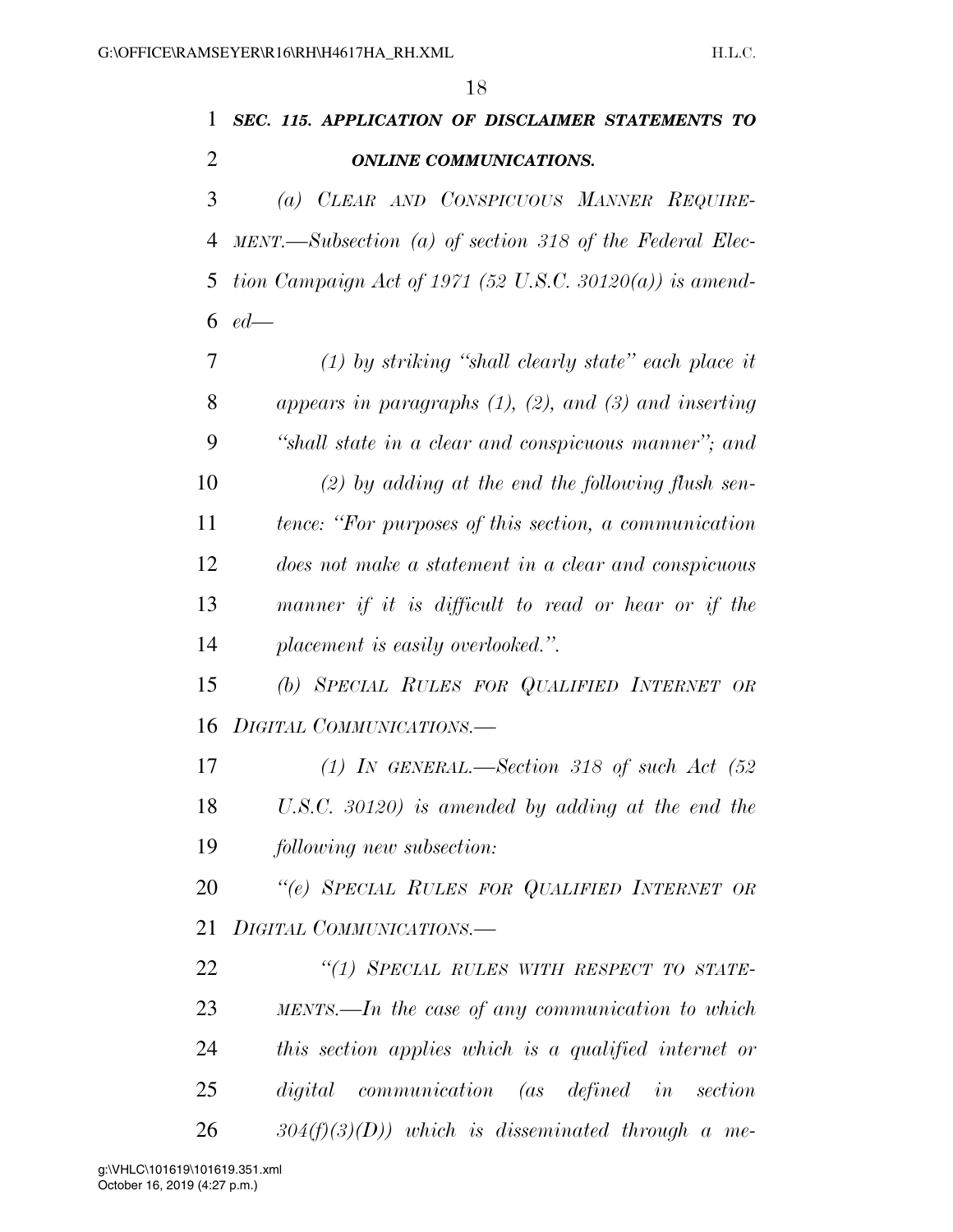| $\mathbf{1}$   | dium in which the provision of all of the information |
|----------------|-------------------------------------------------------|
| $\overline{2}$ | specified in this section is not possible, the commu- |
| 3              | nication shall, in a clear and conspicuous manner—    |
| $\overline{4}$ | $\lq (A)$ state the name of the person who paid       |
| 5              | for the communication; and                            |
| 6              | $\lq\lq(B)$ provide a means for the recipient of      |
| 7              | the communication to obtain the remainder of          |
| 8              | the information required under this section with      |
| 9              | minimal effort and without receiving or viewing       |
| 10             | any additional material other than such re-           |
| 11             | quired information.                                   |
| 12             | "(2) SAFE HARBOR FOR DETERMINING CLEAR                |
| 13             | AND CONSPICUOUS MANNER.— $A$ statement in a quali-    |
| 14             | fied internet or digital communication (as defined in |
| 15             | section $304(f)(3)(D)$ shall be considered to be made |
| 16             | in a clear and conspicuous manner as provided in      |
| 17             | $subsection$ (a) if the communication meets the fol-  |
| 18             | lowing requirements:                                  |
| 19             | "(A) TEXT OR GRAPHIC COMMUNICA-                       |
| 20             | $TIONS.$ —In the case of a text or graphic commu-     |
| 21             | nication, the statement-                              |
| 22             | "(i) appears in letters at least as large             |
| 23             | as the majority of the text in the commu-             |
| 24             | nication; and                                         |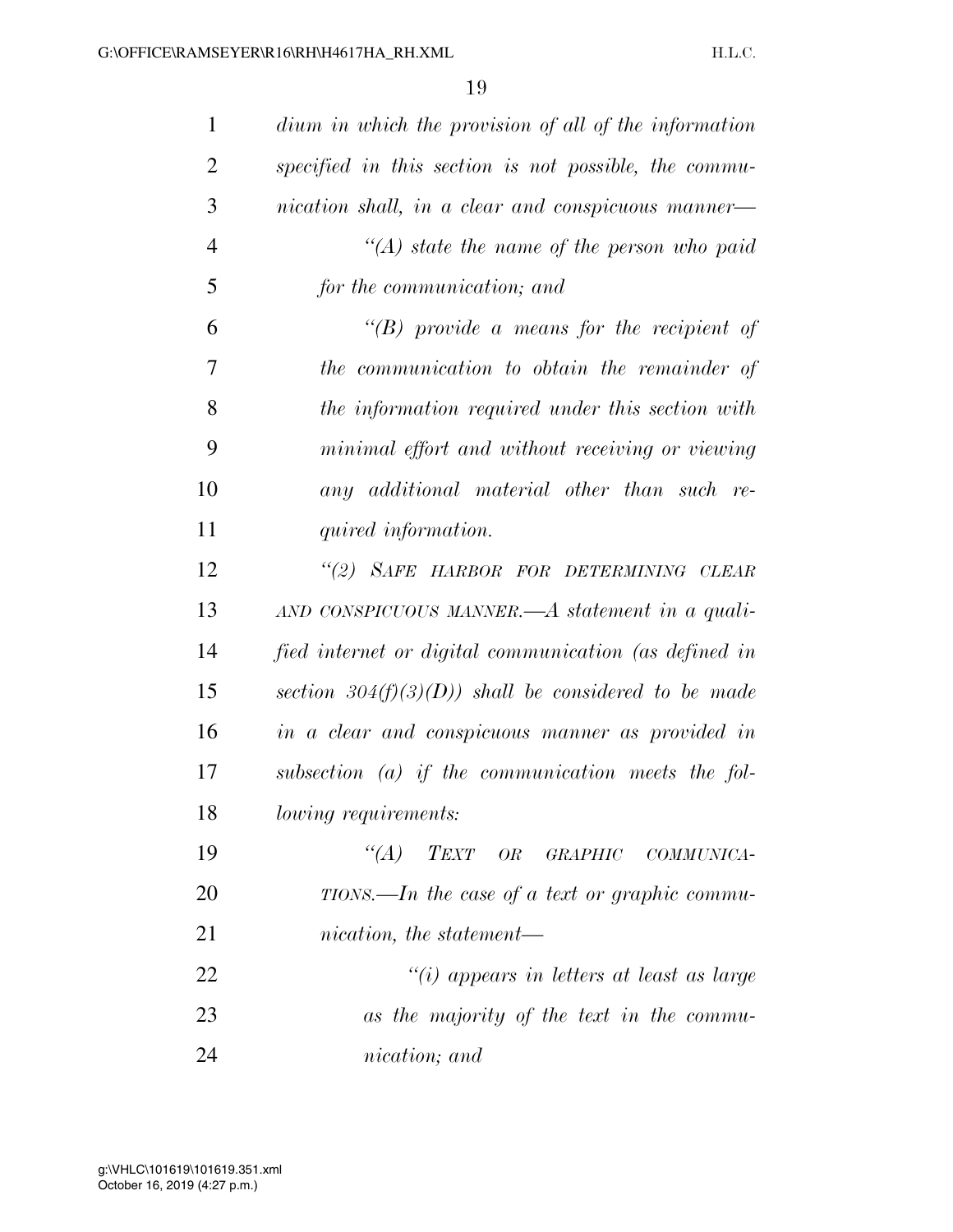| $\mathbf{1}$   | $"(ii)$ meets the requirements of para-                 |
|----------------|---------------------------------------------------------|
| $\overline{2}$ | graphs $(2)$ and $(3)$ of subsection $(c)$ .            |
| 3              | "(B) AUDIO COMMUNICATIONS.—In the case                  |
| $\overline{4}$ | of an audio communication, the statement is             |
| 5              | spoken in a clearly audible and intelligible man-       |
| 6              | ner at the beginning or end of the communica-           |
| 7              | tion and lasts at least 3 seconds.                      |
| 8              | "(C) VIDEO COMMUNICATIONS.—In the case                  |
| 9              | of a video communication which also includes            |
| 10             | <i>audio, the statement—</i>                            |
| 11             | $\lq\lq(i)$ is included at either the beginning         |
| 12             | or the end of the communication; and                    |
| 13             | $``(ii)$ is made both in—                               |
| 14             | $\lq (I)$ a written format that meets                   |
| 15             | the requirements of subparagraph (A)                    |
| 16             | and appears for at least 4 seconds; and                 |
| 17             | ``(II)<br>an audible format that                        |
| 18             | meets the requirements of subpara-                      |
| 19             | graph $(B)$ .                                           |
| 20             | "(D) OTHER COMMUNICATIONS.—In<br><i>the</i>             |
| 21             | case of any other type of communication, the            |
| 22             | statement is at least as clear and conspicuous as       |
| 23             | the statement specified in subparagraph $(A)$ , $(B)$ , |
| 24             | or $(C)$ .".                                            |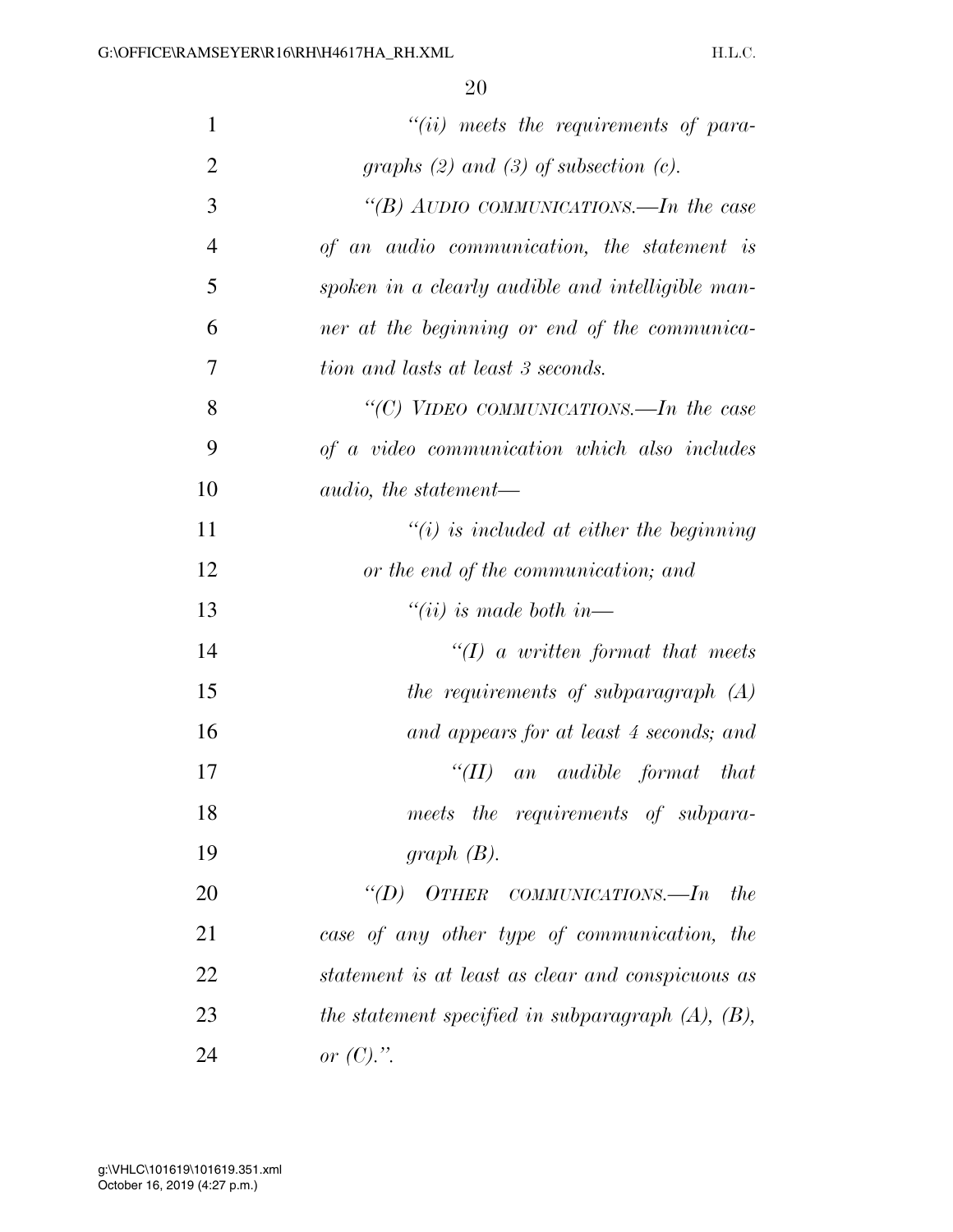| $\mathbf{1}$   | (2)<br>NONAPPLICATION OF CERTAIN<br>EXCEP-              |
|----------------|---------------------------------------------------------|
| $\overline{2}$ | TIONS.—The exceptions provided in<br>section            |
| 3              | $110.11(f)(1)(i)$ and (ii) of title 11, Code of Federal |
| $\overline{4}$ | Regulations, or any successor to such rules, shall have |
| 5              | no application to qualified internet or digital commu-  |
| 6              | nications (as defined in section 304(f)(3)(D) of the    |
| 7              | Federal Election Campaign Act of 1971, as added by      |
| 8              | this Act).                                              |
| 9              | (c) MODIFICATION OF ADDITIONAL REQUIREMENTS             |
| 10             | FOR CERTAIN COMMUNICATIONS.—Section 318(d) of such      |
| 11             | Act (52 U.S.C. 30120(d)) is amended—                    |
| 12             | $(1)$ in paragraph $(1)(A)$ —                           |
| 13             | $(A)$ by striking "which is transmitted"                |
| 14             | through radio" and inserting "which is in an            |
| 15             | <i>audio format"</i> ; and                              |
| 16             | $(B)$ by striking "BY RADIO" in the heading             |
| 17             | and inserting "AUDIO FORMAT";                           |
| 18             | (2) in paragraph $(1)(B)$ —                             |
| 19             | $(A)$ by striking "which is transmitted"                |
| 20             | through television" and inserting "which is in          |
| 21             | video format"; and                                      |
| 22             | $(B)$ by striking "BY TELEVISION" in the                |
| 23             | heading and inserting "VIDEO FORMAT"; and               |
| 24             | $(3)$ in paragraph $(2)$ —                              |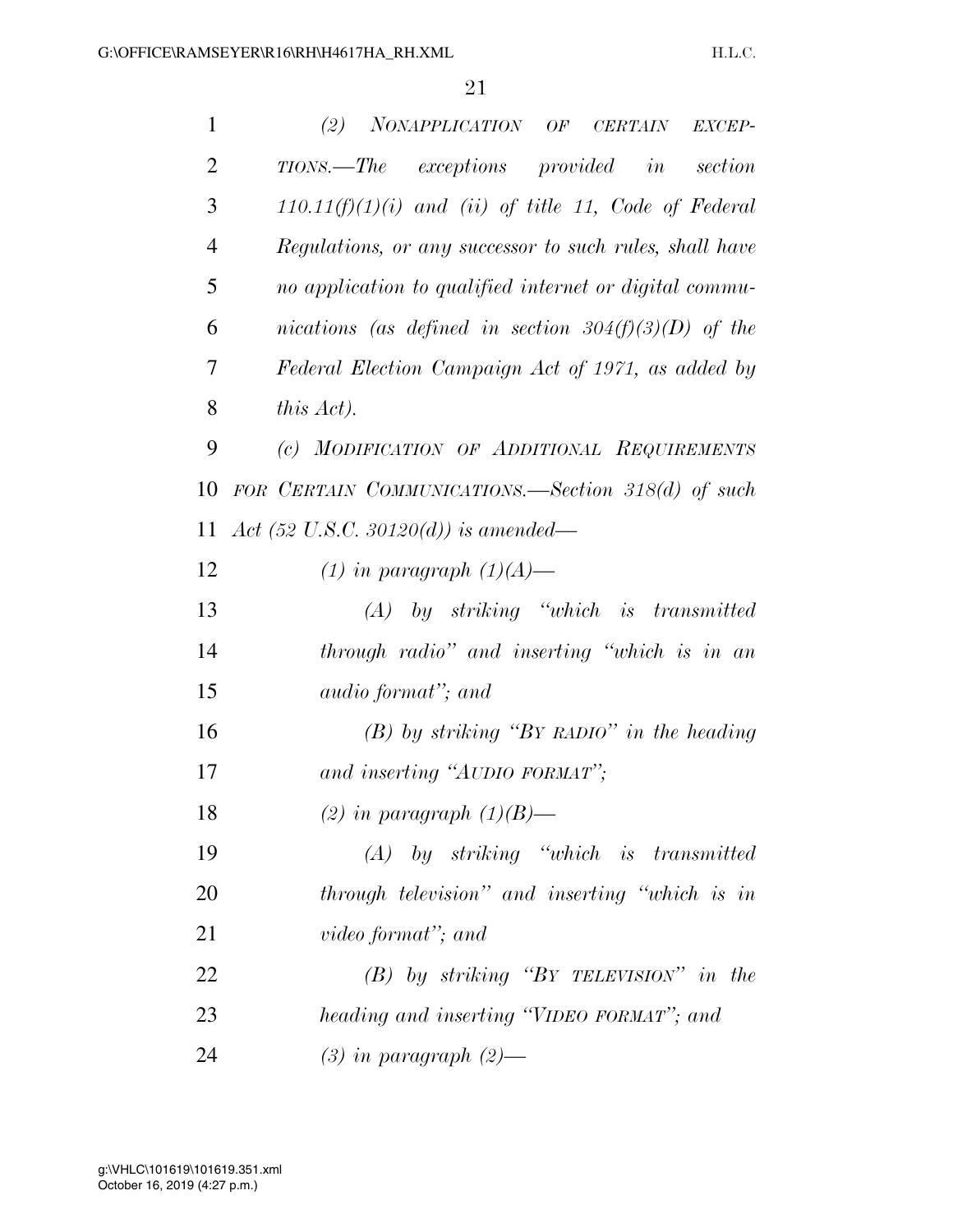| 1              | $(A)$ by striking "transmitted through radio"              |
|----------------|------------------------------------------------------------|
| $\overline{2}$ | or television" and inserting "made in audio or             |
| 3              | video format"; and                                         |
| $\overline{4}$ | $(B)$ by striking "through television" in the              |
| 5              | second sentence and inserting "in video format".           |
| 6              | SEC. 116. POLITICAL RECORD REQUIREMENTS FOR ONLINE         |
| 7              | <b>PLATFORMS.</b>                                          |
| 8              | (a) IN GENERAL.—Section 304 of the Federal Election        |
| 9              | Campaign Act of $1971$ (52 U.S.C. 30104), as amended by    |
| 10             | section $101(a)$ , is further amended by adding at the end |
| 11             | <i>the following new subsection:</i>                       |
| 12             | "(k) DISCLOSURE OF CERTAIN ONLINE ADVERTISE-               |
| 13             | MENTS.                                                     |
| 14             | "(1) IN GENERAL.-                                          |
| 15             | "(A) REQUIREMENTS FOR ONLINE PLAT-                         |
| 16             | $FORMS. - An$ online platform shall maintain,              |
| 17             | and make available for online public inspection            |
| 18             | in machine readable format, a complete record of           |
| 19             | any request to purchase on such online platform            |
| 20             | a qualified political advertisement which is               |
| 21             | made by a person whose aggregate requests to               |
| 22             | purchase qualified political advertisements on             |
| 23             | such online platform during the calendar year              |
| 24             | $exceeds$ \$500.                                           |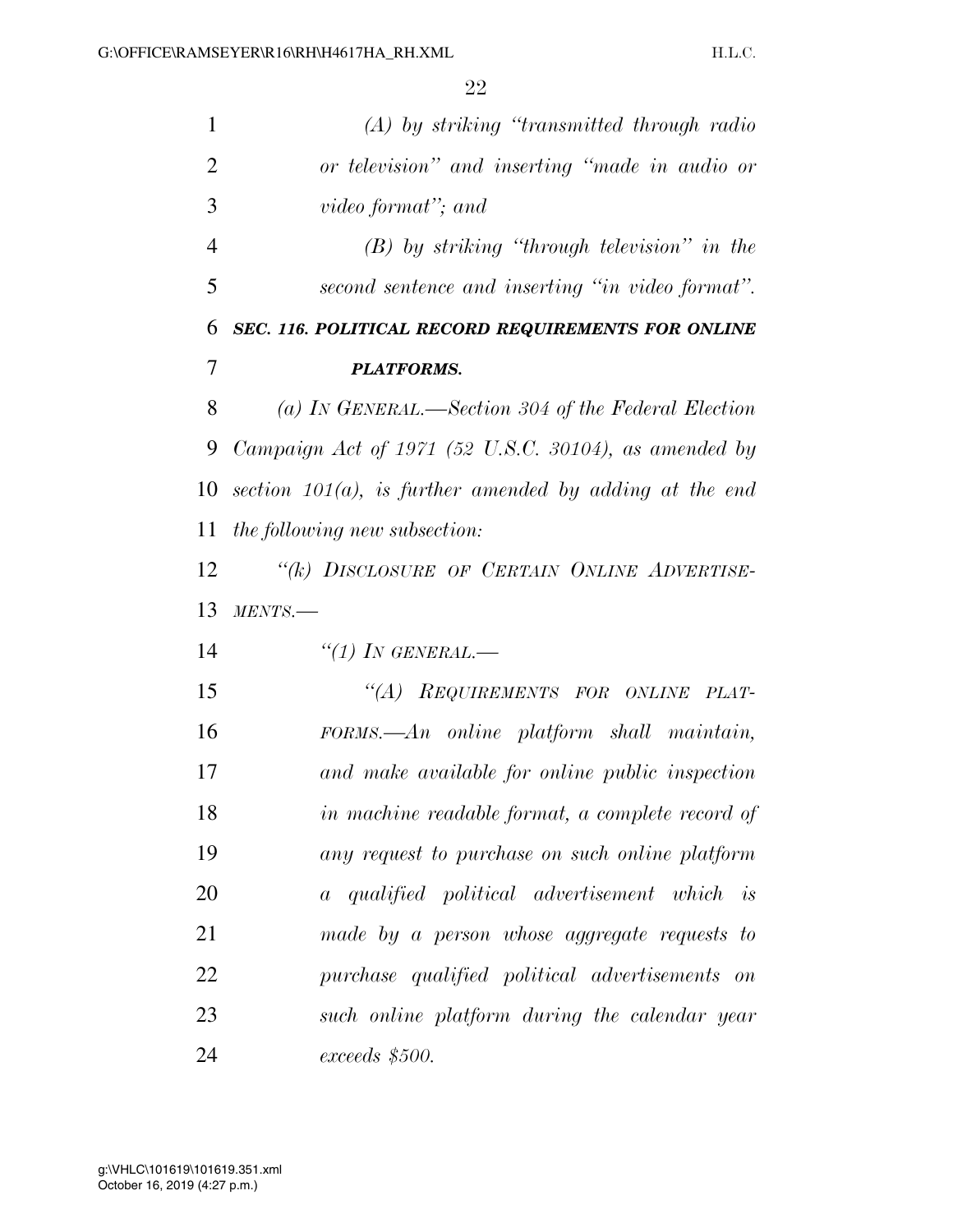| 1              | "(B) REQUIREMENTS FOR ADVERTISERS.-                |
|----------------|----------------------------------------------------|
| $\overline{2}$ | Any person who requests to purchase a qualified    |
| 3              | political advertisement on an online platform      |
| $\overline{4}$ | shall provide the online platform with such in-    |
| 5              | formation as is necessary for the online platform  |
| 6              | to comply with the requirements of subparagraph    |
| 7              | (A).                                               |
| 8              | "(2) CONTENTS OF RECORD.—A record main-            |
| 9              | tained under paragraph $(1)(A)$ shall contain—     |
| 10             | "(A) a digital copy of the qualified political     |
| 11             | <i>advertisement</i> ;                             |
| 12             | $\lq\lq(B)$ a description of the audience targeted |
| 13             | by the advertisement, the number of views gen-     |
| 14             | erated from the advertisement, and the date and    |
| 15             | time that the advertisement is first displayed     |
| 16             | and last displayed; and                            |
| 17             | "(C) information regarding—                        |
| 18             | $``(i)$ the average rate charged for the           |
| 19             | <i>advertisement</i> ;                             |
| 20             | $``(ii)$ the name of the candidate to              |
| 21             | which the advertisement refers and the office      |
| 22             | to which the candidate is seeking election,        |
| 23             | the election to which the advertisement re-        |
| 24             | fers, or the national legislative issue to         |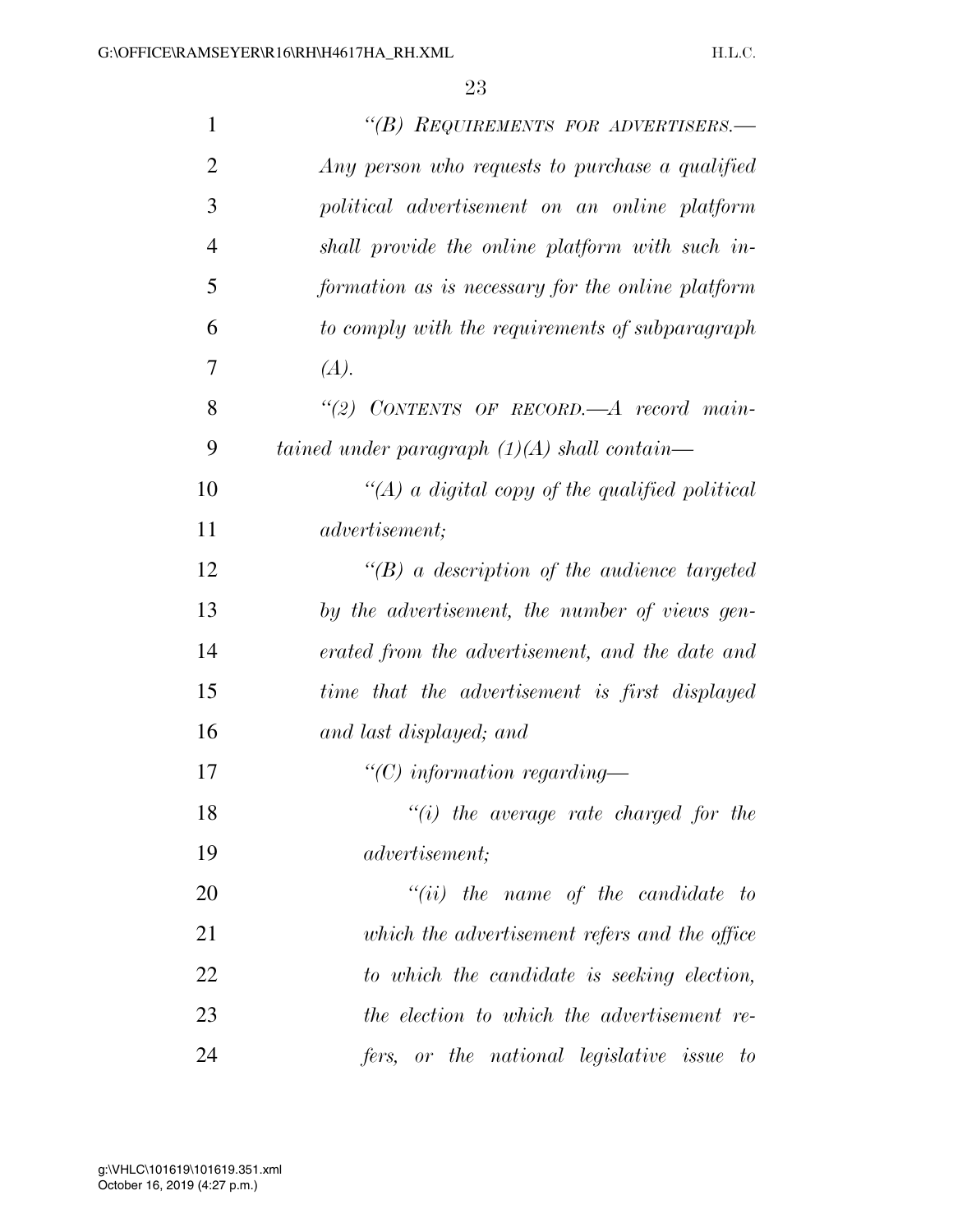| $\mathbf{1}$   | which the advertisement refers (as applica-                     |
|----------------|-----------------------------------------------------------------|
| $\overline{2}$ | ble);                                                           |
| 3              | "(iii) in the case of a request made by,                        |
| $\overline{4}$ | or on behalf of, a candidate, the name of the                   |
| 5              | candidate, the authorized committee of the                      |
| 6              | candidate, and the treasurer of such com-                       |
| 7              | mittee; and                                                     |
| 8              | "(iv) in the case of any request not de-                        |
| 9              | scribed in clause (iii), the name of the per-                   |
| 10             | son purchasing the advertisement, the name                      |
| 11             | and address of a contact person for such                        |
| 12             | person, and a list of the chief executive offi-                 |
| 13             | cers or members of the executive committee                      |
| 14             | or of the board of directors of such person.                    |
| 15             | "(3) ONLINE PLATFORM.—For purposes of this                      |
| 16             | subsection, the term 'online platform' means any pub-           |
| 17             | <i>lic-facing website, web application, or digital applica-</i> |
| 18             | tion (including a social network, ad network,<br>$\emph{or}$    |
| 19             | search engine) which—                                           |
| 20             | $\lq (A)$ sells qualified political advertisements;             |
| 21             | and                                                             |
| 22             | "(B) has $50,000,000$ or more unique month-                     |
| 23             | ly United States visitors or users for a majority               |
| 24             | of months during the preceding 12 months.                       |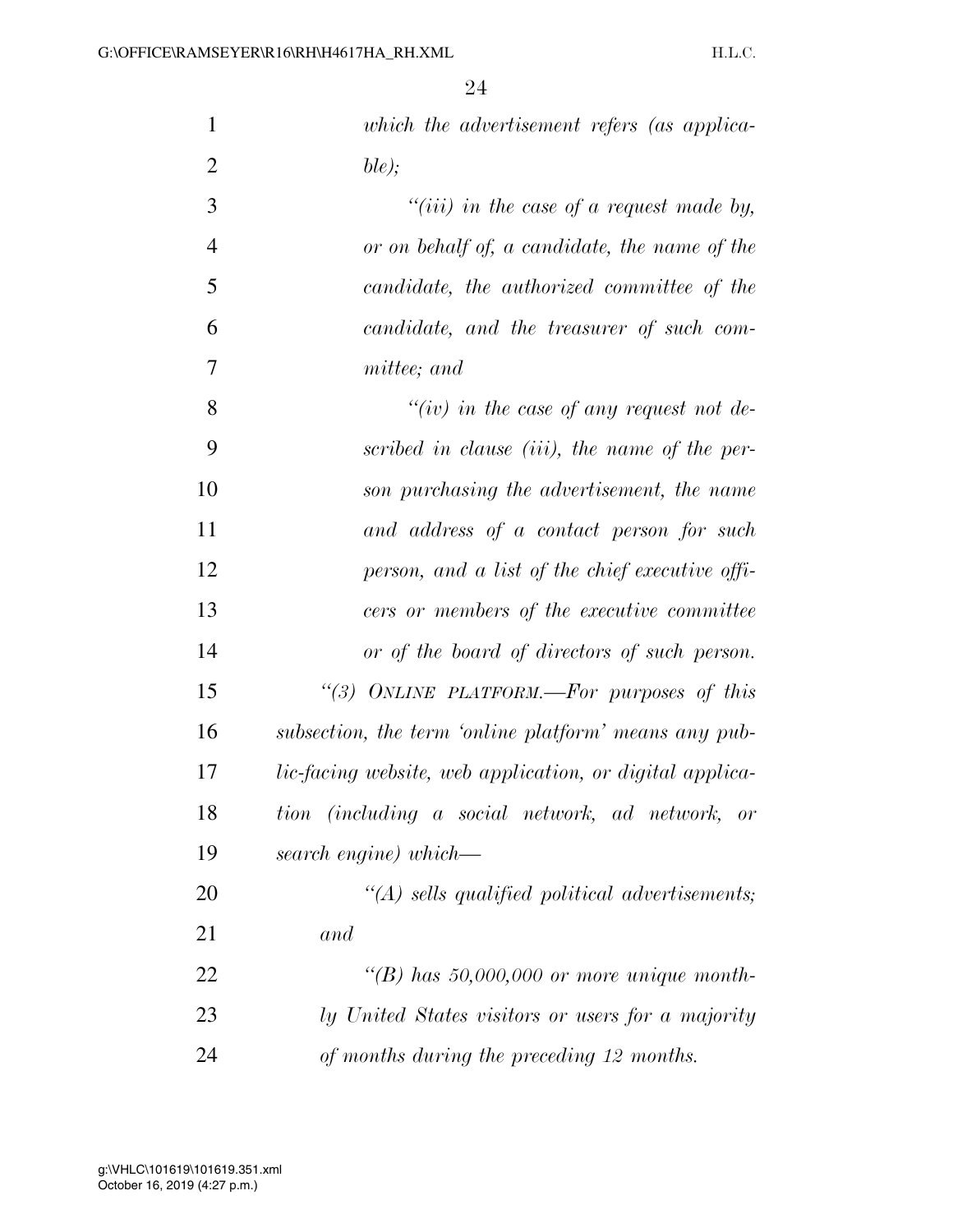| $\mathbf{1}$   | "(4) QUALIFIED POLITICAL ADVERTISEMENT.-                 |
|----------------|----------------------------------------------------------|
| $\overline{2}$ | For purposes of this subsection, the term 'qualified     |
| 3              | political advertisement' means any advertisement (in-    |
| 4              | cluding search engine marketing, display advertise-      |
| 5              | ments, video advertisements, native advertisements,      |
| 6              | and sponsorships) that—                                  |
| 7              | $\lq (A)$ is made by or on behalf of a candidate;        |
| 8              | or                                                       |
| 9              | $\lq\lq B$ communicates a message relating to            |
| 10             | any political matter of national importance, in-         |
| 11             | cluding                                                  |
| 12             | $\lq\lq(i)$ a candidate;                                 |
| 13             | $``(ii)$ any election to Federal office; or              |
| 14             | $``(iii)$ a national legislative issue of                |
| 15             | <i>public importance.</i>                                |
| 16             | "(5) TIME TO MAINTAIN FILE.—The information              |
| 17             | required under this subsection shall be made available   |
| 18             | as soon as possible and shall be retained by the online  |
| 19             | platform for a period of not less than 4 years.          |
| <b>20</b>      | "(6) SAFE HARBOR FOR PLATFORMS MAKING                    |
| 21             | BEST EFFORTS TO IDENTIFY REQUESTS WHICH ARE              |
| 22             | $\it SUBJECT$<br>TO<br>RECORD<br>MAINTENANCE<br>REQUIRE- |
| 23             | $MENTS.$ —In accordance with rules established by the    |
| 24             | Commission, if an online platform shows that the         |
| 25             | platform used best efforts to determine whether or not   |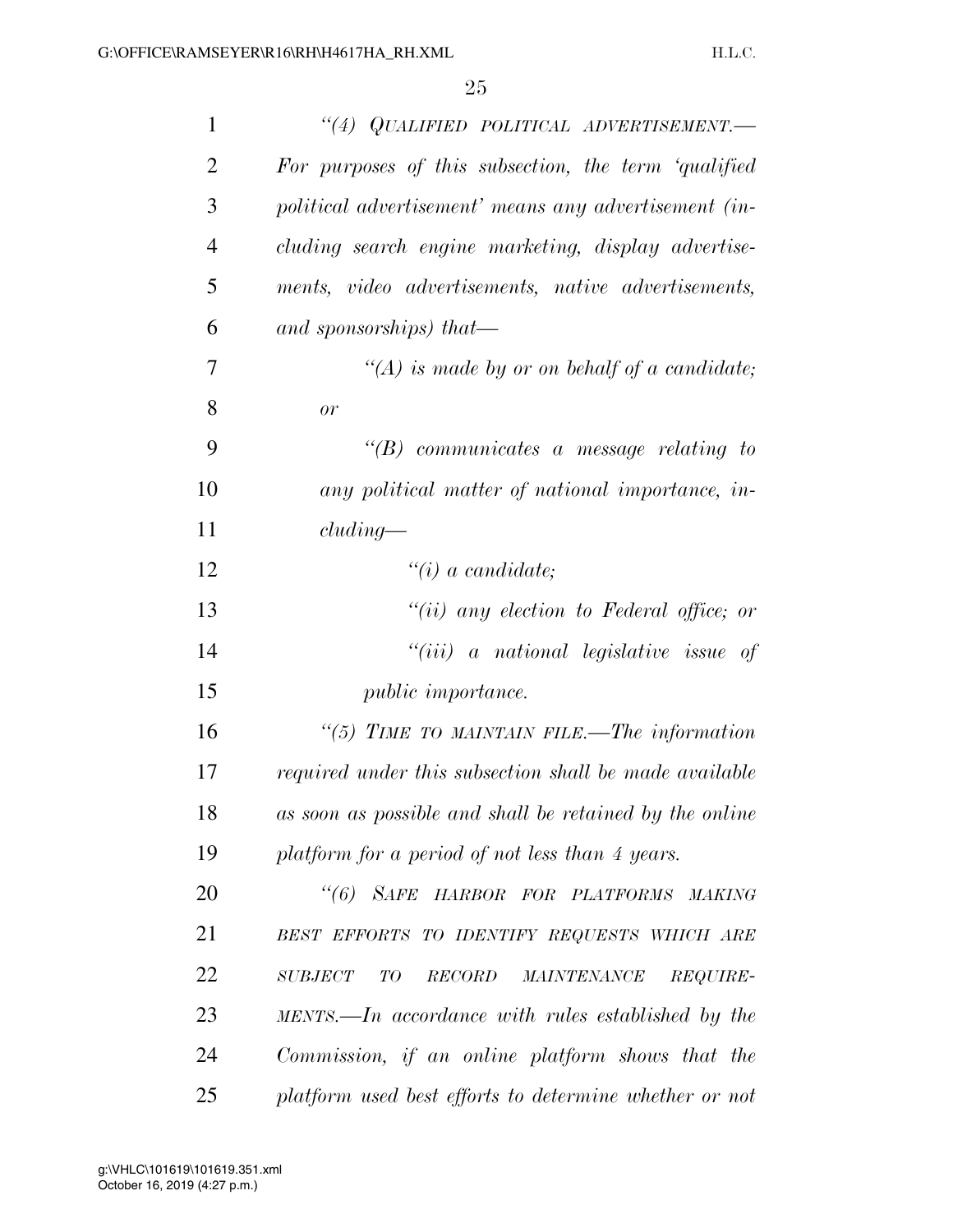*a request to purchase a qualified political advertise- ment was subject to the requirements of this sub- section, the online platform shall not be considered to be in violation of such requirements.* 

 *''(7) PENALTIES.—For penalties for failure by online platforms, and persons requesting to purchase a qualified political advertisement on online plat- forms, to comply with the requirements of this sub-section, see section 309.''.* 

 *(b) RULEMAKING.—Not later than 120 days after the date of the enactment of this Act, the Federal Election Com-mission shall establish rules—* 

 *(1) requiring common data formats for the record required to be maintained under section 304(k) of the Federal Election Campaign Act of 1971 (as added by subsection (a)) so that all online platforms submit and maintain data online in a common, ma-chine-readable and publicly accessible format;* 

 *(2) establishing search interface requirements re- lating to such record, including searches by candidate name, issue, purchaser, and date; and* 

 *(3) establishing the criteria for the safe harbor exception provided under paragraph (6) of section 304(k) of such Act (as added by subsection (a)).*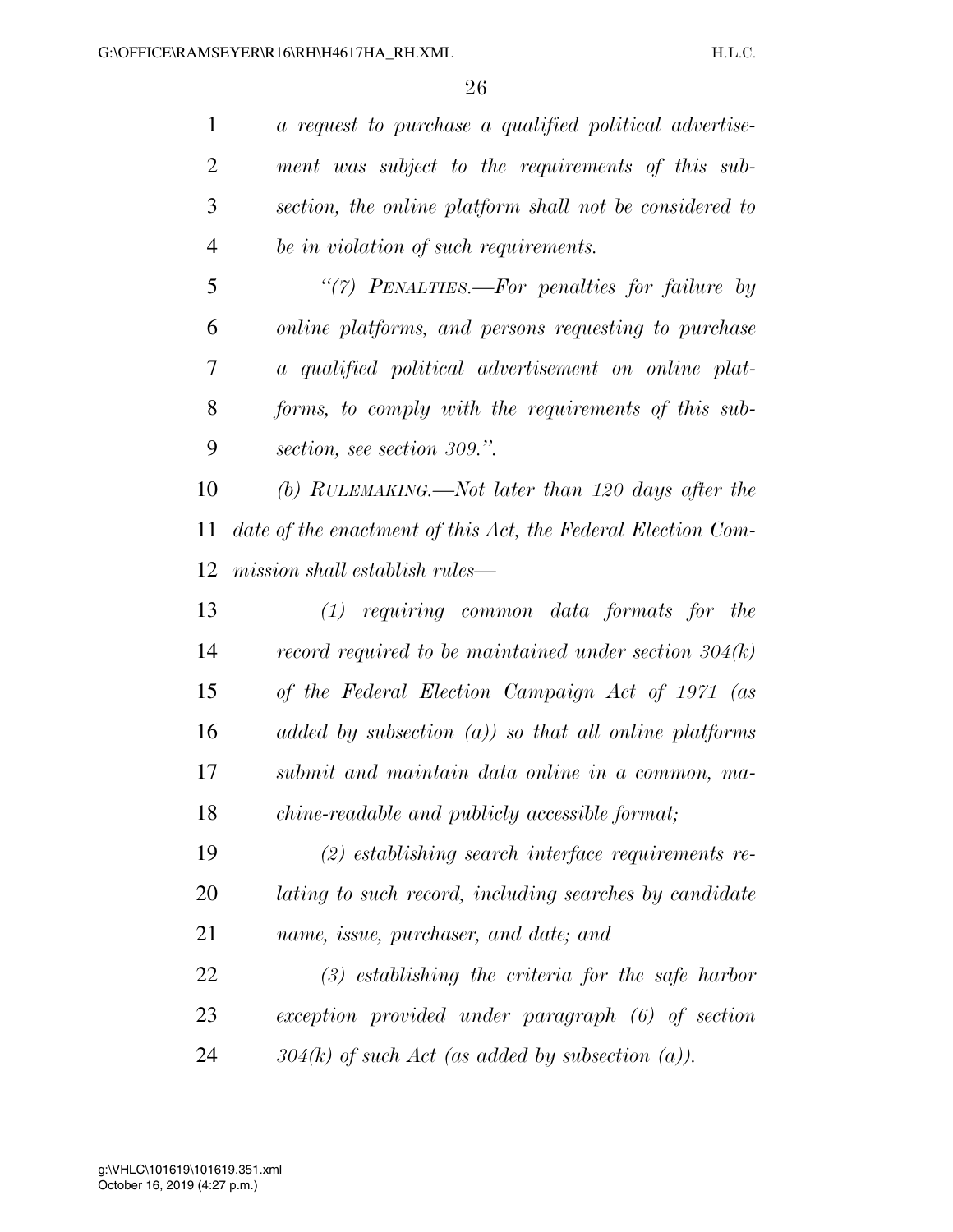*(c) REPORTING.—Not later than 2 years after the date of the enactment of this Act, and biannually thereafter, the Chairman of the Federal Election Commission shall submit a report to Congress on— (1) matters relating to compliance with and the enforcement of the requirements of section 304(k) of the Federal Election Campaign Act of 1971, as added by subsection (a); (2) recommendations for any modifications to such section to assist in carrying out its purposes; and (3) identifying ways to bring transparency and accountability to political advertisements distributed online for free. SEC. 117. PREVENTING CONTRIBUTIONS, EXPENDITURES, INDEPENDENT EXPENDITURES, AND DIS- BURSEMENTS FOR ELECTIONEERING COMMU- NICATIONS BY FOREIGN NATIONALS IN THE FORM OF ONLINE ADVERTISING. Section 319 of the Federal Election Campaign Act of 1971 (52 U.S.C. 30121) is amended by adding at the end the following new subsection: ''(c) RESPONSIBILITIES OF BROADCAST STATIONS, PROVIDERS OF CABLE AND SATELLITE TELEVISION, AND ONLINE PLATFORMS.—*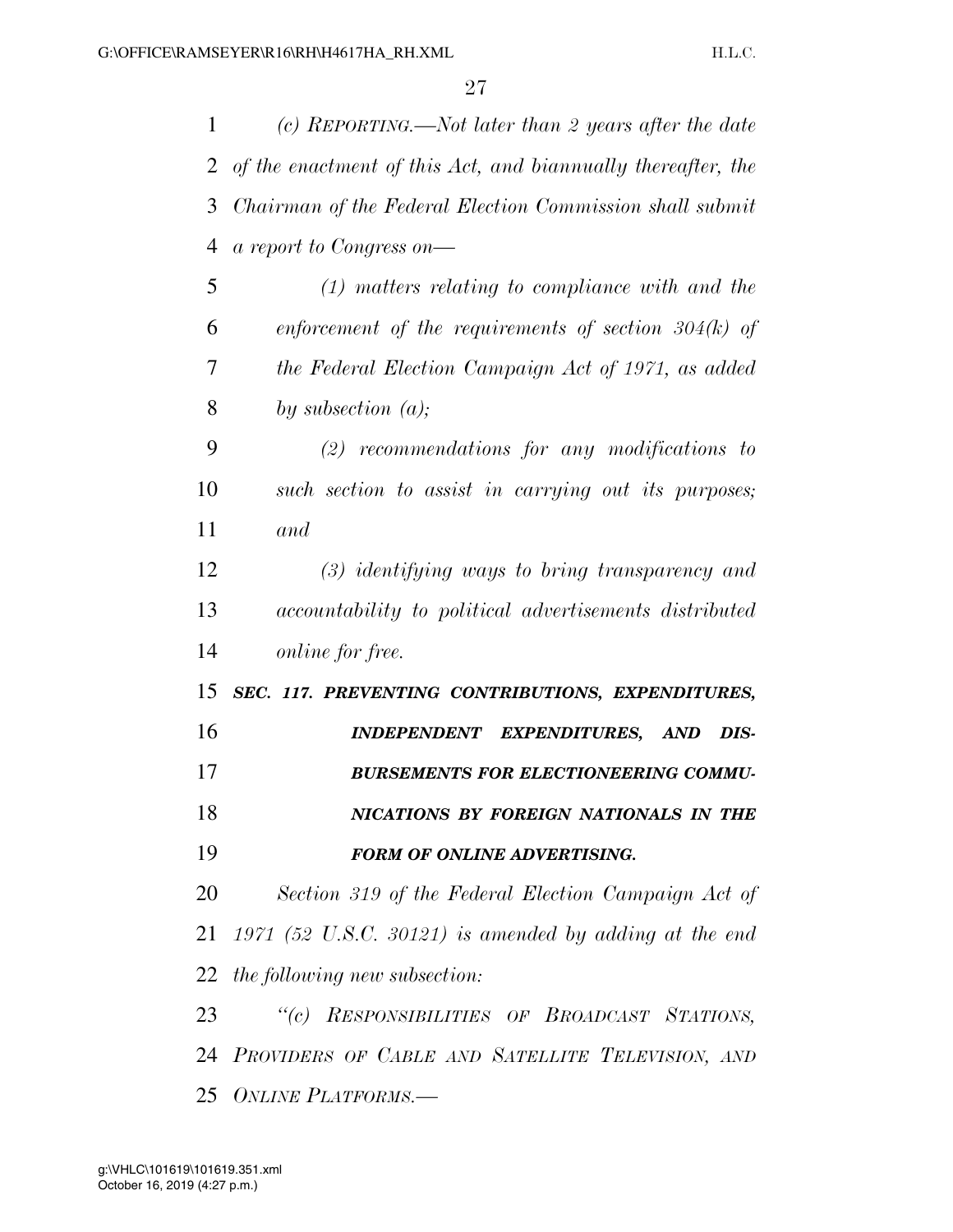| $\mathbf{1}$   | "(1) RESPONSIBILITIES DESCRIBED.—Each tele-                |
|----------------|------------------------------------------------------------|
| $\overline{2}$ | vision or radio broadcast station, provider of cable or    |
| 3              | satellite television, or online platform (as defined in    |
| $\overline{4}$ | section $304(k)(3)$ ) shall make reasonable efforts to en- |
| 5              | sure that communications described in section $318(a)$     |
| 6              | and made available by such station, provider, or plat-     |
| 7              | form are not purchased by a foreign national, directly     |
| 8              | or indirectly. For purposes of the previous sentence,      |
| 9              | a station, provider, or online platform shall not be       |
| 10             | considered to have made reasonable efforts under this      |
| 11             | paragraph in the case of the availability of a commu-      |
| 12             | nication unless the station, provider, or online plat-     |
| 13             | form directly inquires from the individual or entity       |
| 14             | making such purchase whether the purchase is to be         |
| 15             | made by a foreign national, directly or indirectly.        |
| 16             | "(2) SPECIAL RULES FOR DISBURSEMENT PAID                   |
| 17             | WITH CREDIT CARD.—For purposes of paragraph $(1)$ ,        |
| 18             | a television or radio broadcast station, provider of       |
| 19             | cable or satellite television, or online platform shall be |
| 20             | considered to have made reasonable efforts under such      |
| 21             | paragraph in the case of a purchase of the avail-          |
| 22             | ability of a communication which is made with a            |
| 23             | credit card if—                                            |
|                |                                                            |

 *''(A) the individual or entity making such purchase is required, at the time of making such*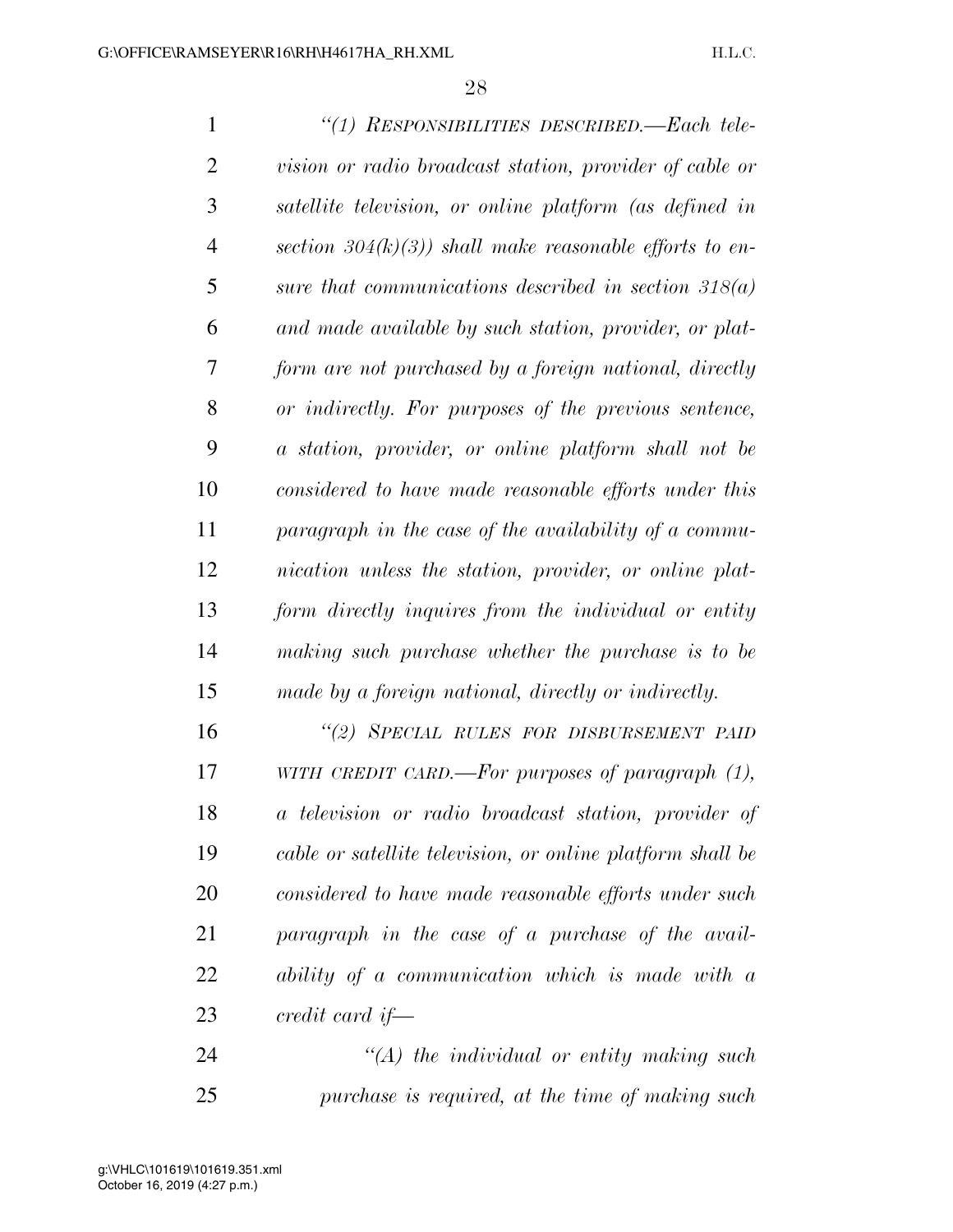*purchase, to disclose the credit verification value* 

| $\overline{2}$ | of such credit card; and                                |
|----------------|---------------------------------------------------------|
| 3              | $\lq\lq B$ the billing address associated with          |
| $\overline{4}$ | such credit card is located in the United States        |
| 5              | or, in the case of a purchase made by an indi-          |
| 6              | vidual who is a United States citizen living out-       |
| 7              | side of the United States, the individual provides      |
| 8              | the television or radio broadcast station, pro-         |
| 9              | vider of cable or satellite television, or online       |
| 10             | platform with the United States mailing address         |
| 11             | the individual uses for voter registration pur-         |
| 12             | poses.".                                                |
| 13             | TITLE II-CLOSING LOOPHOLES                              |
| 14             | <b>ALLOWING</b><br><i>SPENDING</i><br>$\bm{B} \bm{Y}$   |
| 15             | FOREIGN NATIONALS<br>$\bm{I\!N}$                        |
|                |                                                         |
| 16             | <b>ELECTIONS</b>                                        |
| 17             | SEC. 201. CLARIFICATION OF PROHIBITION ON PARTICIPA-    |
| 18             | TION BY FOREIGN NATIONALS IN ELECTION-                  |
| 19             | <b>RELATED ACTIVITIES.</b>                              |
| 20             | (a) CLARIFICATION OF PROHIBITION.—Section 319(a)        |
| 21             | of the Federal Election Campaign Act of 1971 (52 U.S.C. |
| 22             | $30121(a)$ ) is amended—                                |
| 23             | (1) by striking "or" at the end of paragraph $(1)$ ;    |
| 24             | $(2)$ by striking the period at the end of para-        |
| 25             | graph $(2)$ and inserting "; or"; and                   |
|                |                                                         |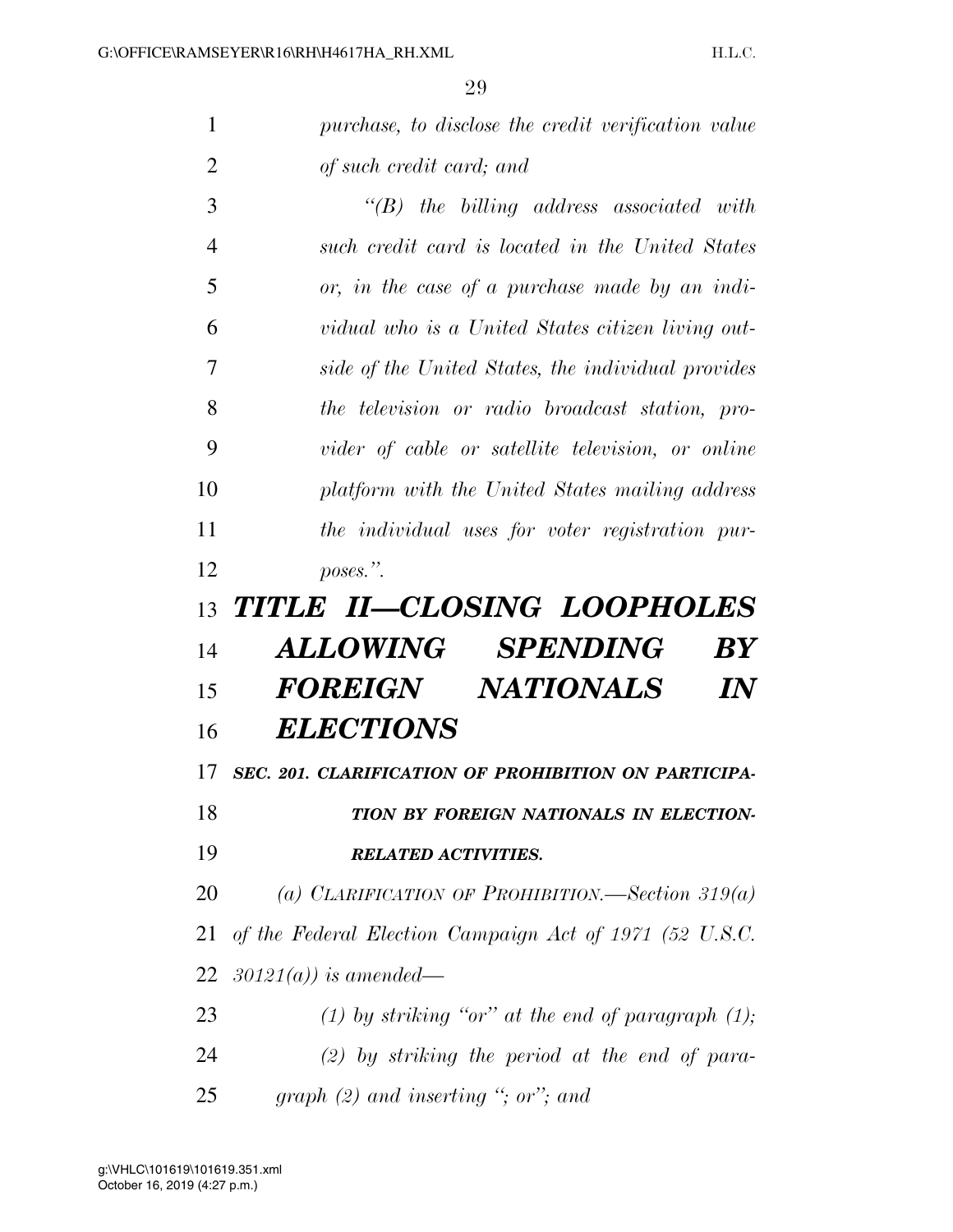*(3) by adding at the end the following new para-graph:* 

 *''(3) a foreign national to direct, dictate, control, or directly or indirectly participate in the decision making process of any person (including a corpora- tion, labor organization, political committee, or polit- ical organization) with regard to such person's Fed- eral or non-Federal election-related activity, includ- ing any decision concerning the making of contribu- tions, donations, expenditures, or disbursements in connection with an election for any Federal, State, or local office or any decision concerning the adminis-tration of a political committee.''.* 

 *(b) CERTIFICATION OF COMPLIANCE.—Section 319 of such Act (52 U.S.C. 30121), as amended by section 117, is further amended by adding at the end the following new subsection:* 

 *''(d) CERTIFICATION OF COMPLIANCE REQUIRED PRIOR TO CARRYING OUT ACTIVITY.—Prior to the making in connection with an election for Federal office of any con- tribution, donation, expenditure, independent expenditure, or disbursement for an electioneering communication by a corporation, labor organization (as defined in section 316(b)), limited liability corporation, or partnership dur-ing a year, the chief executive officer of the corporation,*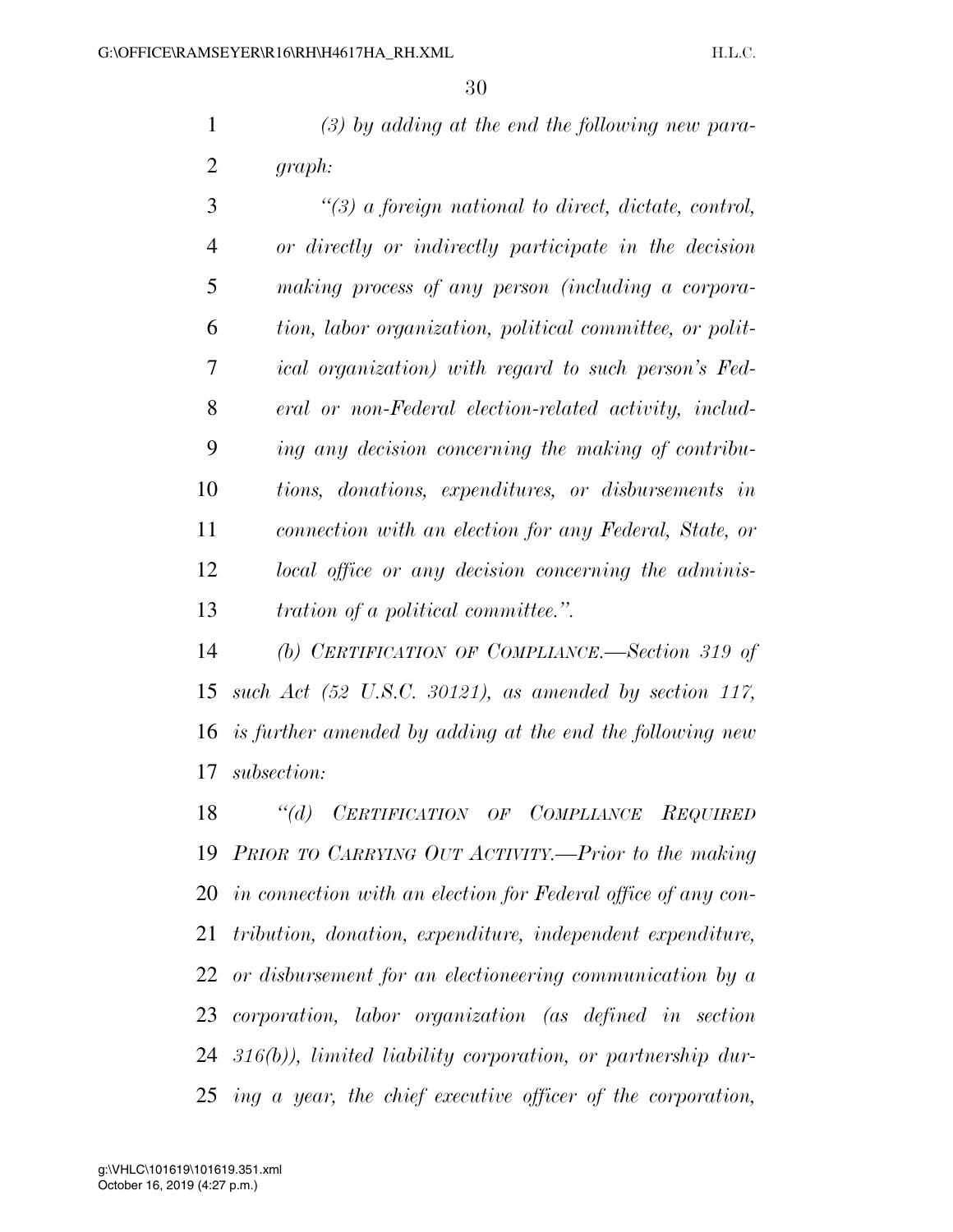*labor organization, limited liability corporation, or part- nership (or, if the corporation, labor organization, limited liability corporation, or partnership does not have a chief executive officer, the highest ranking official of the corpora- tion, labor organization, limited liability corporation, or partnership), shall file a certification with the Commission, under penalty of perjury, that a foreign national did not direct, dictate, control, or directly or indirectly participate in the decision making process relating to such activity in violation of subsection (a)(3), unless the chief executive offi- cer has previously filed such a certification during that cal-endar year.''.* 

 *(c) EFFECTIVE DATE.—The amendments made by this section shall take effect upon the expiration of the 180-day period which begins on the date of the enactment of this Act.* 

 *SEC. 202. CLARIFICATION OF APPLICATION OF FOREIGN MONEY BAN TO CERTAIN DISBURSEMENTS AND ACTIVITIES.* 

 *(a) APPLICATION TO DISBURSEMENTS TO SUPER PACS.—Section 319(a)(1)(A) of the Federal Election Cam- paign Act of 1971 (52 U.S.C. 30121(a)(1)(A)) is amended by striking the semicolon and inserting the following: '', in- cluding any disbursement to a political committee which accepts donations or contributions that do not comply with*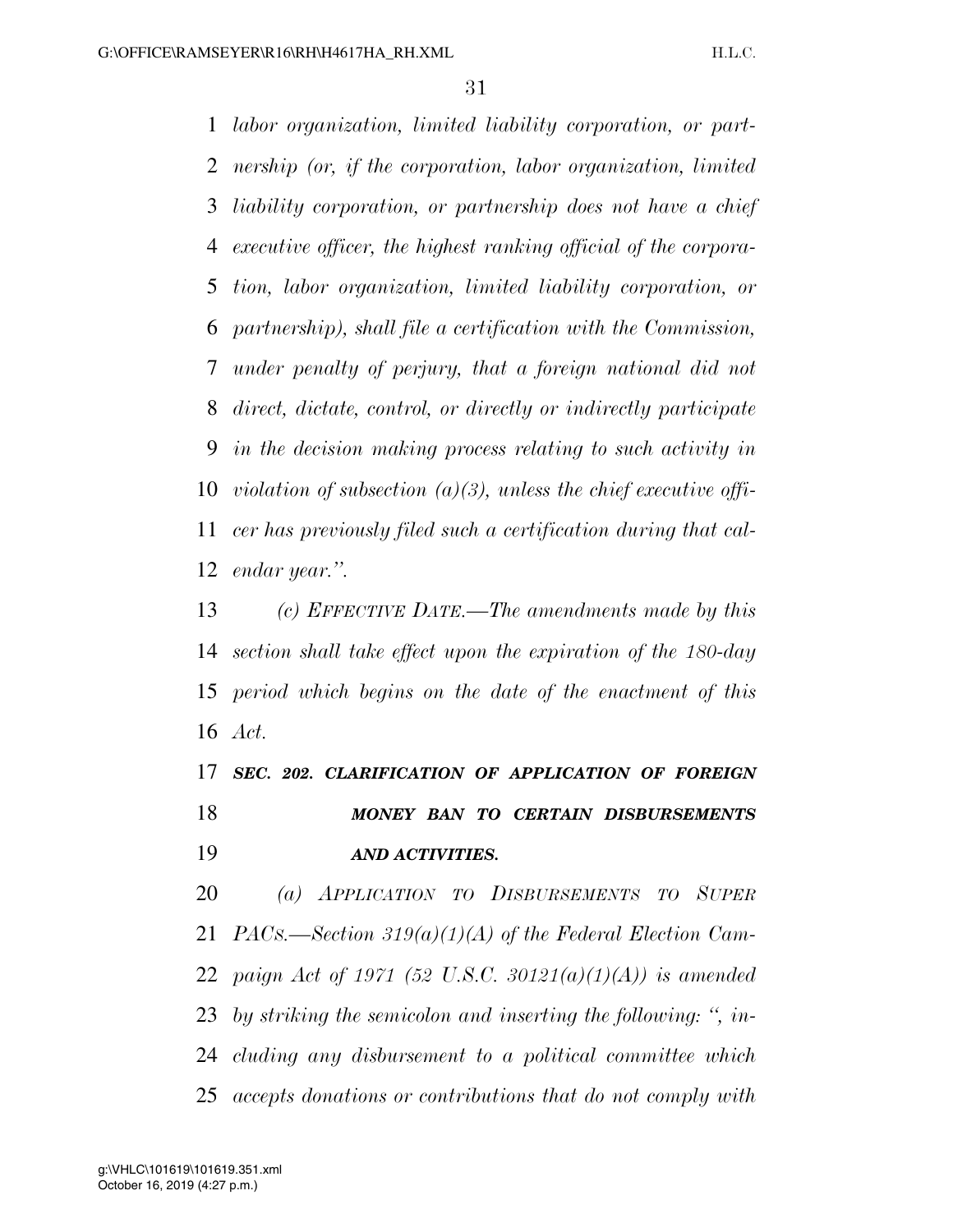*the limitations, prohibitions, and reporting requirements of this Act (or any disbursement to or on behalf of any account of a political committee which is established for the purpose of accepting such donations or contributions);''.* 

 *(b) CONDITIONS UNDER WHICH CORPORATE PACS MAY MAKE CONTRIBUTIONS AND EXPENDITURES.—Section 316(b) of such Act (52 U.S.C. 30118(b)) is amended by add-ing at the end the following new paragraph:* 

 *''(8) A separate segregated fund established by a cor- poration may not make a contribution or expenditure dur- ing a year unless the fund has certified to the Commission the following during the year:* 

 *''(A) Each individual who manages the fund, and who is responsible for exercising decisionmaking authority for the fund, is a citizen of the United States or is lawfully admitted for permanent resi-dence in the United States.* 

 *''(B) No foreign national under section 319 par- ticipates in any way in the decisionmaking processes of the fund with regard to contributions or expendi-tures under this Act.* 

 *''(C) The fund does not solicit or accept rec- ommendations from any foreign national under sec- tion 319 with respect to the contributions or expendi-tures made by the fund.*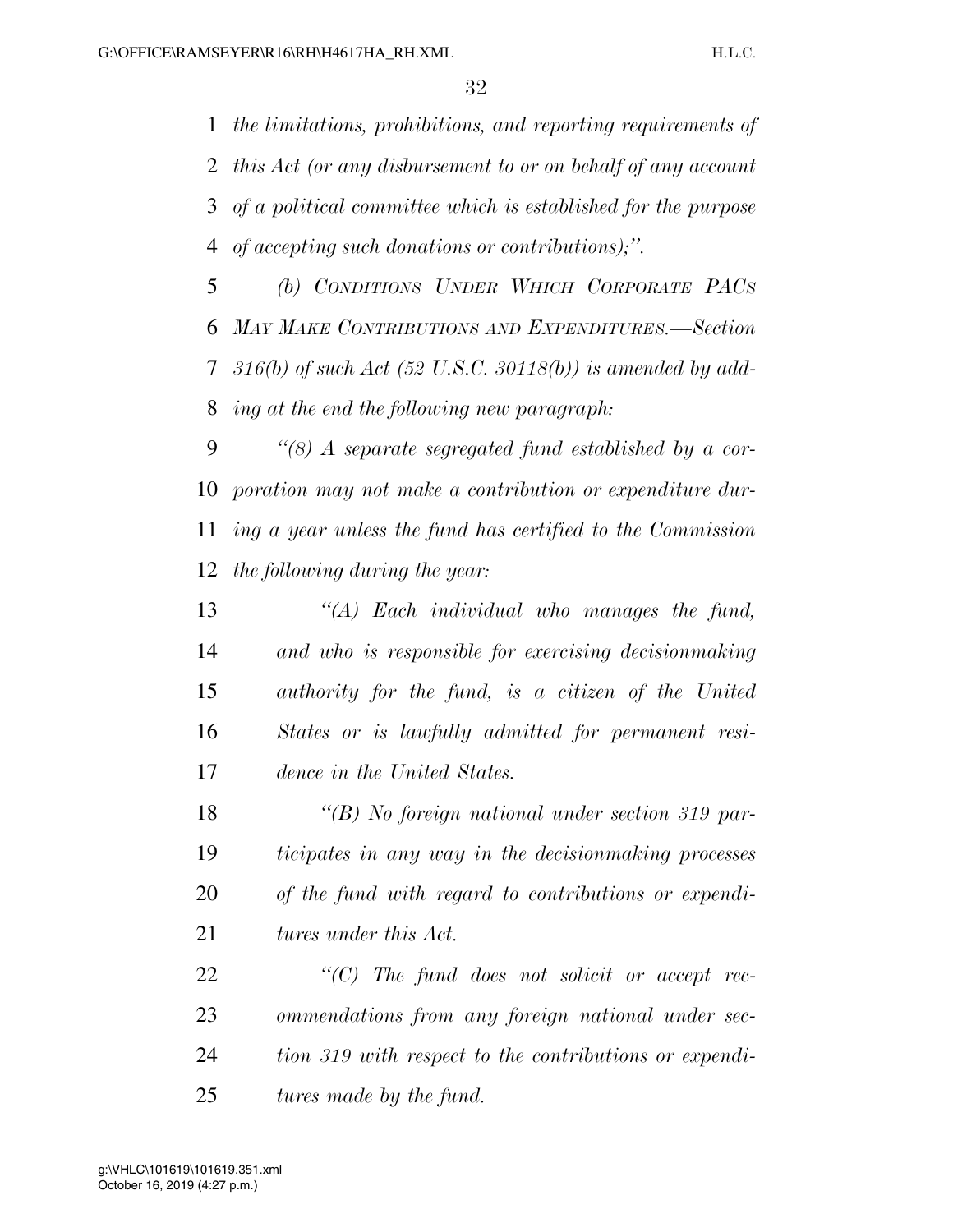| $\mathbf{1}$ | "(D) Any member of the board of directors of the            |
|--------------|-------------------------------------------------------------|
| 2            | corporation who is a foreign national under section         |
| 3            | 319 abstains from voting on matters concerning the          |
| 4            | fund or its activities.".                                   |
| 5            | SEC. 203. AUDIT AND REPORT ON ILLICIT FOREIGN MONEY         |
| 6            | <b>IN FEDERAL ELECTIONS.</b>                                |
| 7            | (a) IN GENERAL.—Title III of the Federal Election           |
| 8            | Campaign Act of 1971 (52 U.S.C. 30101 et seq.) is amended   |
| 9            | by inserting after section 319 the following new section:   |
| 10           | "SEC. 319A. AUDIT AND REPORT ON DISBURSEMENTS BY            |
| 11           | <b>FOREIGN NATIONALS.</b>                                   |
| 12           | "(a) $A$ UDIT.—                                             |
| 13           | "(1) IN GENERAL.—The Commission shall con-                  |
| 14           | duct an audit after each Federal election cycle to de-      |
| 15           | termine the incidence of illicit foreign money in such      |
| 16           | Federal election cycle.                                     |
| 17           | "(2) PROCEDURES.—In carrying out paragraph                  |
| 18           | $(1)$ , the Commission shall conduct random audits of       |
| 19           | any disbursements required to be reported under this        |
| 20           | Act, in accordance with procedures established by the       |
| 21           | Commission.                                                 |
| 22           | "(b) REPORT.—Not later than 180 days after the end          |
| 23           | of each Federal election cycle, the Commission shall submit |
| 24           | to Congress a report containing—                            |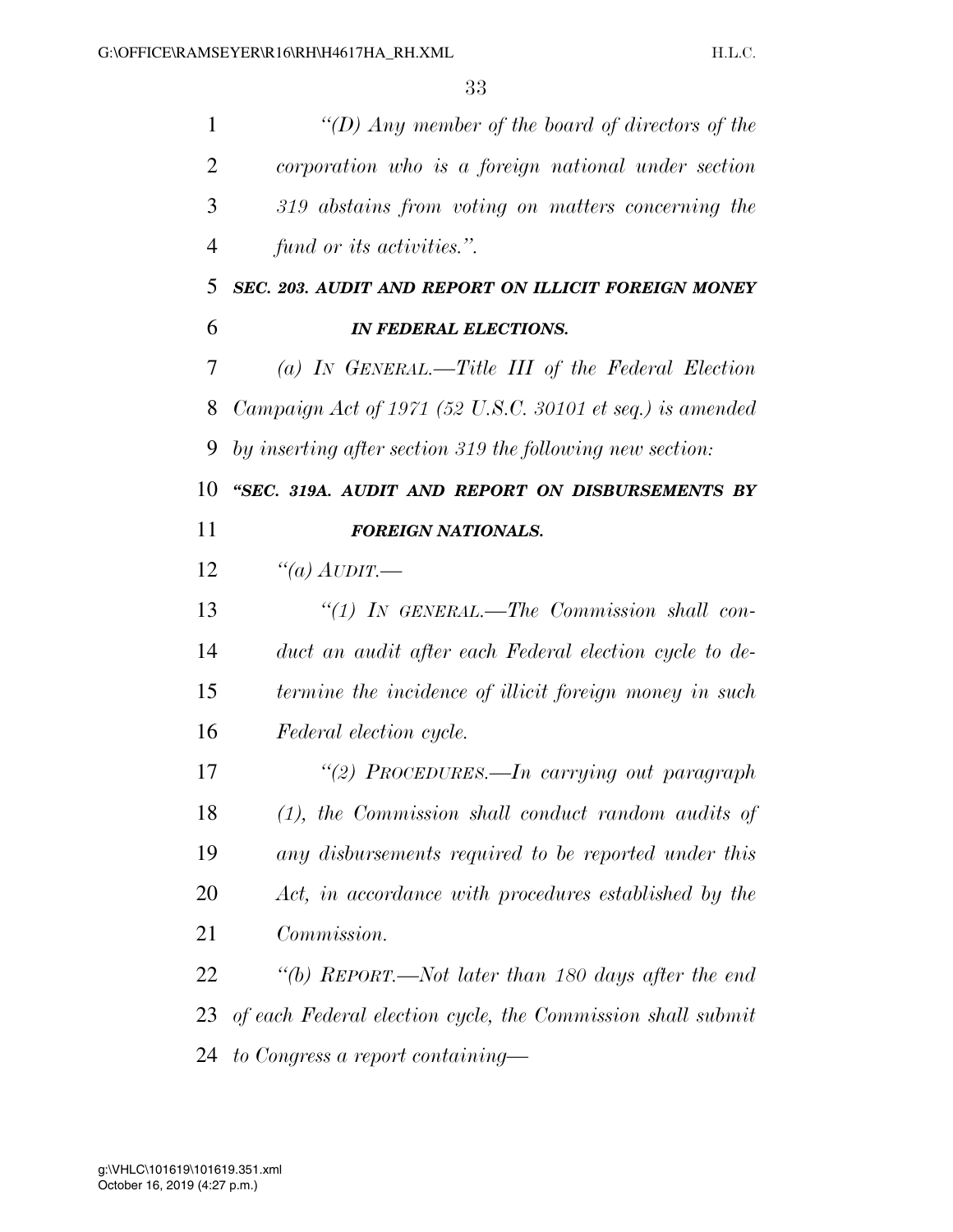| $\mathbf{1}$   | $\lq(1)$ results of the audit required by subsection            |
|----------------|-----------------------------------------------------------------|
| $\overline{2}$ | $(a)(1);$ and                                                   |
| 3              | $\lq(2)$ recommendations to address the presence of             |
| $\overline{4}$ | <i>illicit foreign money in elections, as appropriate.</i>      |
| 5              | "(c) DEFINITIONS.—As used in this section:                      |
| 6              | $\lq(1)$ The term 'Federal election cycle' means the            |
| 7              | period which begins on the day after the date of a reg-         |
| 8              | ularly scheduled general election for Federal office            |
| 9              | and which ends on the date of the first regularly               |
| 10             | scheduled general election for Federal office held after        |
| 11             | such date.                                                      |
| 12             | $\lq(2)$ The term 'illicit foreign money' means any             |
| 13             | disbursement by a foreign national (as defined in sec-          |
| 14             | $\langle$ tion 319(b)) prohibited under such section.".         |
| 15             | (b) EFFECTIVE DATE.—The amendment made by sub-                  |
| 16             | section (a) shall apply with respect to the Federal election    |
| 17             | cycle that began during November 2018, and each suc-            |
|                | 18 ceeding Federal election cycle.                              |
| 19             | SEC. 204. PROHIBITION ON CONTRIBUTIONS AND DONA-                |
| 20             | TIONS BY FOREIGN NATIONALS IN CONNEC-                           |
| 21             | <b>TIONS</b><br><b>BALLOT INITIATIVES</b><br><b>AND</b><br>WITH |
| 22             | <b>REFERENDA.</b>                                               |
| 23             | (a) IN GENERAL.—Section 319(a)(1)(A) of the Federal             |
| 24             | <i>Election Campaign Act of 1971 (52 U.S.C. 30121(a)(1)(A))</i> |
|                | 25 is amended by striking "election" and inserting the fol-     |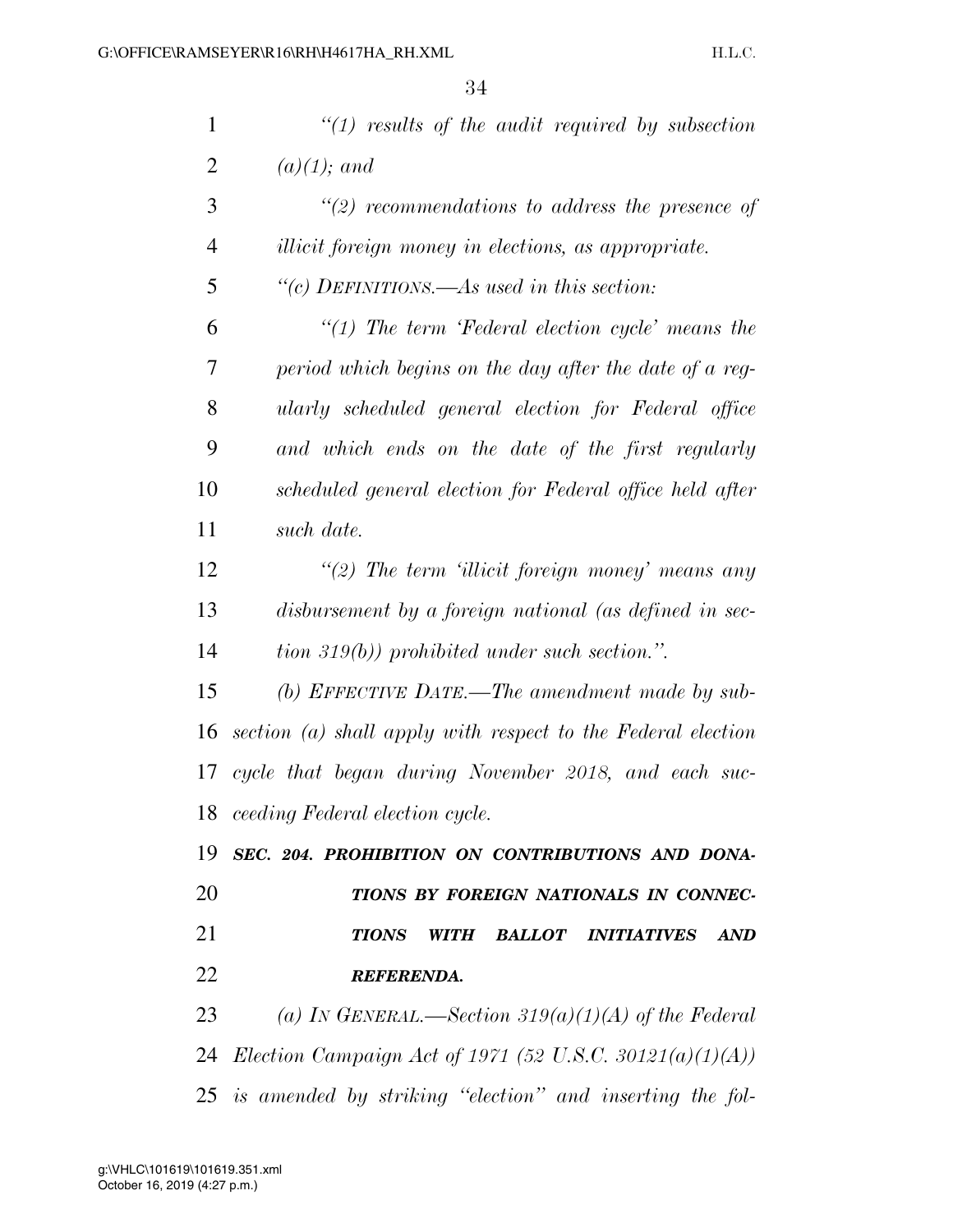*lowing: ''election, including a State or local ballot initiative or referendum''. (b) EFFECTIVE DATE.—The amendment made by this section shall apply with respect to elections held in 2020 or any succeeding year. SEC. 205. EXPANSION OF LIMITATIONS ON FOREIGN NA- TIONALS PARTICIPATING IN POLITICAL AD- VERTISING. (a) DISBURSEMENTS DESCRIBED.—Section 319(a)(1) of the Federal Election Campaign Act of 1971 (52 U.S.C. 30121(a)(1)) is amended— (1) by striking ''or'' at the end of subparagraph (B); and (2) by striking subparagraph (C) and inserting the following: ''(C) an expenditure; ''(D) an independent expenditure; ''(E) a disbursement for an electioneering communication (within the meaning of section 304(f)(3)); ''(F) a disbursement for a communication which is placed or promoted for a fee on a website, web application, or digital application that refers to a clearly identified candidate for election for Federal office and is disseminated*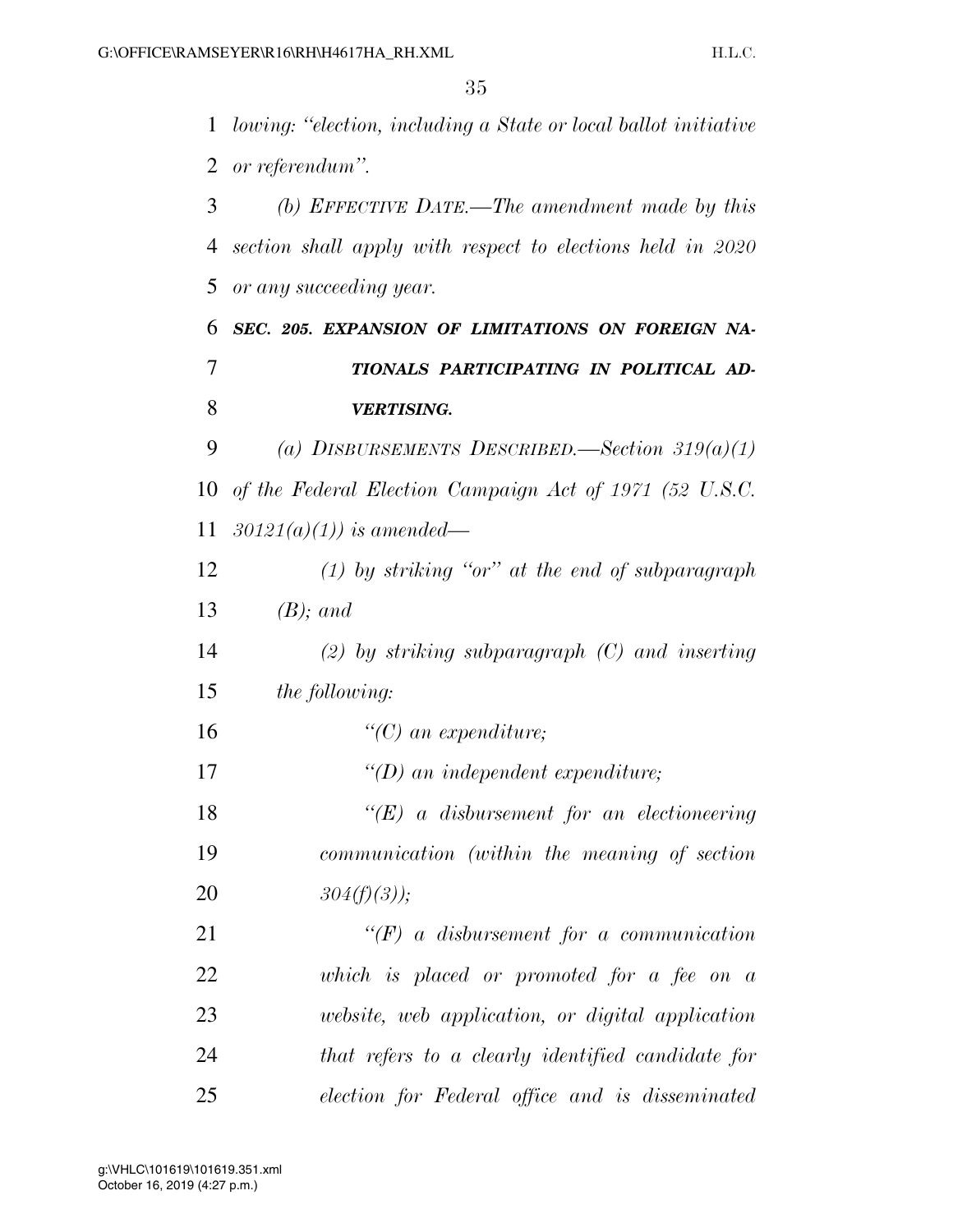| $\mathbf{1}$   | within 60 days before a general, special or runoff  |
|----------------|-----------------------------------------------------|
| $\overline{2}$ | election for the office sought by the candidate or  |
| 3              | 30 days before a primary or preference election,    |
| $\overline{4}$ | or a convention or caucus of a political party      |
| 5              | that has authority to nominate a candidate for      |
| 6              | the office sought by the candidate;                 |
| 7              | $\lq\lq(G)$ a disbursement for a broadcast, cable   |
| 8              | or satellite communication, or for a communica-     |
| 9              | tion which is placed or promoted for a fee on a     |
| 10             | website, web application, or digital application,   |
| 11             | that promotes, supports, attacks or opposes the     |
| 12             | election of a clearly identified candidate for Fed- |
| 13             | eral, State, or local office (regardless of whether |
| 14             | the communication contains express advocacy or      |
| 15             | the functional equivalent of express advocacy);     |
| 16             | $H(H)$ a disbursement for a broadcast, cable,       |
| 17             | or satellite communication, or for any commu-       |
| 18             | nication which is placed or promoted for a fee on   |
| 19             | online platform (as defined in section<br>a n       |
| 20             | $304(k)(3)$ , that discusses a national legislative |
| 21             | issue of public importance in a year in which a     |
| 22             | regularly scheduled general election for Federal    |
| 23             | office is held, but only if the disbursement is     |
| 24             | made by a covered foreign national described in     |
| 25             | section $304(j)(3)(C)$ ; or                         |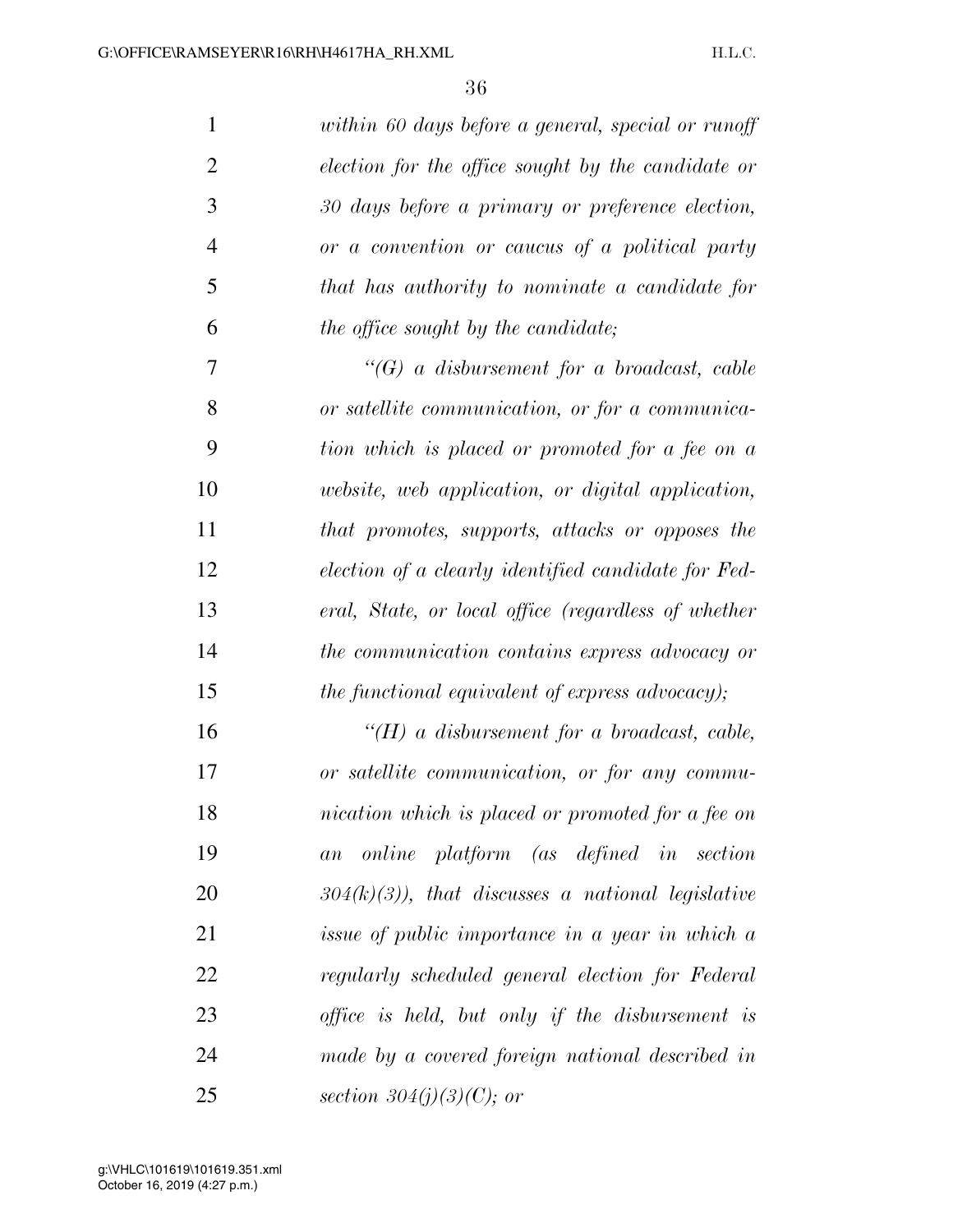*''(I) a disbursement by a covered foreign national described in section 304(j)(3)(C) to compensate any person for internet activity that promotes, supports, attacks or opposes the elec- tion of a clearly identified candidate for Federal, State, or local office (regardless of whether the activity communication contains express advo- cacy or the functional equivalent of express advo- cacy);''. (b) EFFECTIVE DATE.—The amendments made by this section shall apply with respect to disbursements made on or after the date of the enactment of this Act. TITLE III—DETERRING FOREIGN INTERFERENCE IN ELECTIONS Subtitle A—Deterrence Under Fed- eral Election Campaign Act of 1971 SEC. 301. RESTRICTIONS ON EXCHANGE OF CAMPAIGN IN- FORMATION BETWEEN CANDIDATES AND FOREIGN POWERS. Section 319 of the Federal Election Campaign Act of 1971 (52 U.S.C. 30121), as amended by section 117 and section 201(b), is further amended by adding at the end the following new subsection:*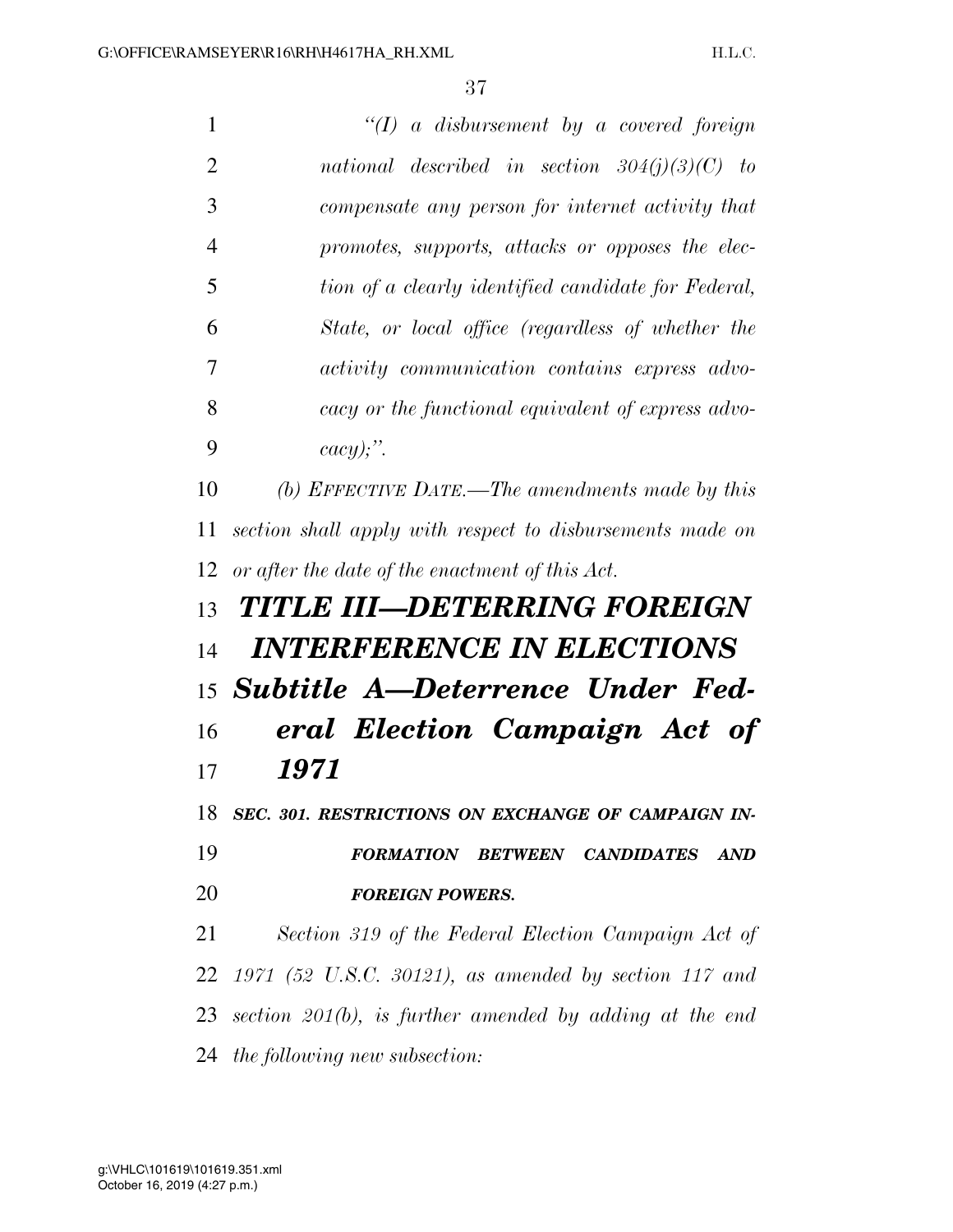*''(e) RESTRICTIONS ON EXCHANGE OF INFORMATION BETWEEN CANDIDATES AND FOREIGN POWERS.—* 

| 3              | "(1) TREATMENT OF OFFER TO SHARE NON-                   |
|----------------|---------------------------------------------------------|
| $\overline{4}$ | PUBLIC CAMPAIGN MATERIAL AS SOLICITATION OF             |
| 5              | CONTRIBUTION FROM FOREIGN NATIONAL.—If a can-           |
| 6              | didate or an individual affiliated with the campaign    |
| 7              | of a candidate, or if a political committee or an indi- |
| 8              | vidual affiliated with a political committee, provides  |
| 9              | or offers to provide nonpublic campaign material to     |
| 10             | a covered foreign national or to another person whom    |
| 11             | the candidate, committee, or individual knows or has    |
| 12             | reason to know will provide the material to a covered   |
| 13             | foreign national, the candidate, committee, or indi-    |
| 14             | vidual (as the case may be) shall be considered for     |
| 15             | purposes of this section to have solicited a contribu-  |
| 16             | tion or donation described in subsection $(a)(1)(A)$    |
| 17             | from a foreign national.                                |
| 18             | "(2) DEFINITIONS.—In this subsection, the fol-          |
| 19             | <i>lowing definitions apply:</i>                        |
| 20             | $\lq (A)$ The term 'candidate' means an indi-           |
| 21             | vidual who seeks nomination for, or election to,        |
| 22             | any Federal, State, or local public office.             |
| 23             | "(B) The term 'covered foreign national' has            |
| 24             | meaning given such term in section<br>the               |
| 25             | $304(j)(3)(C)$ .                                        |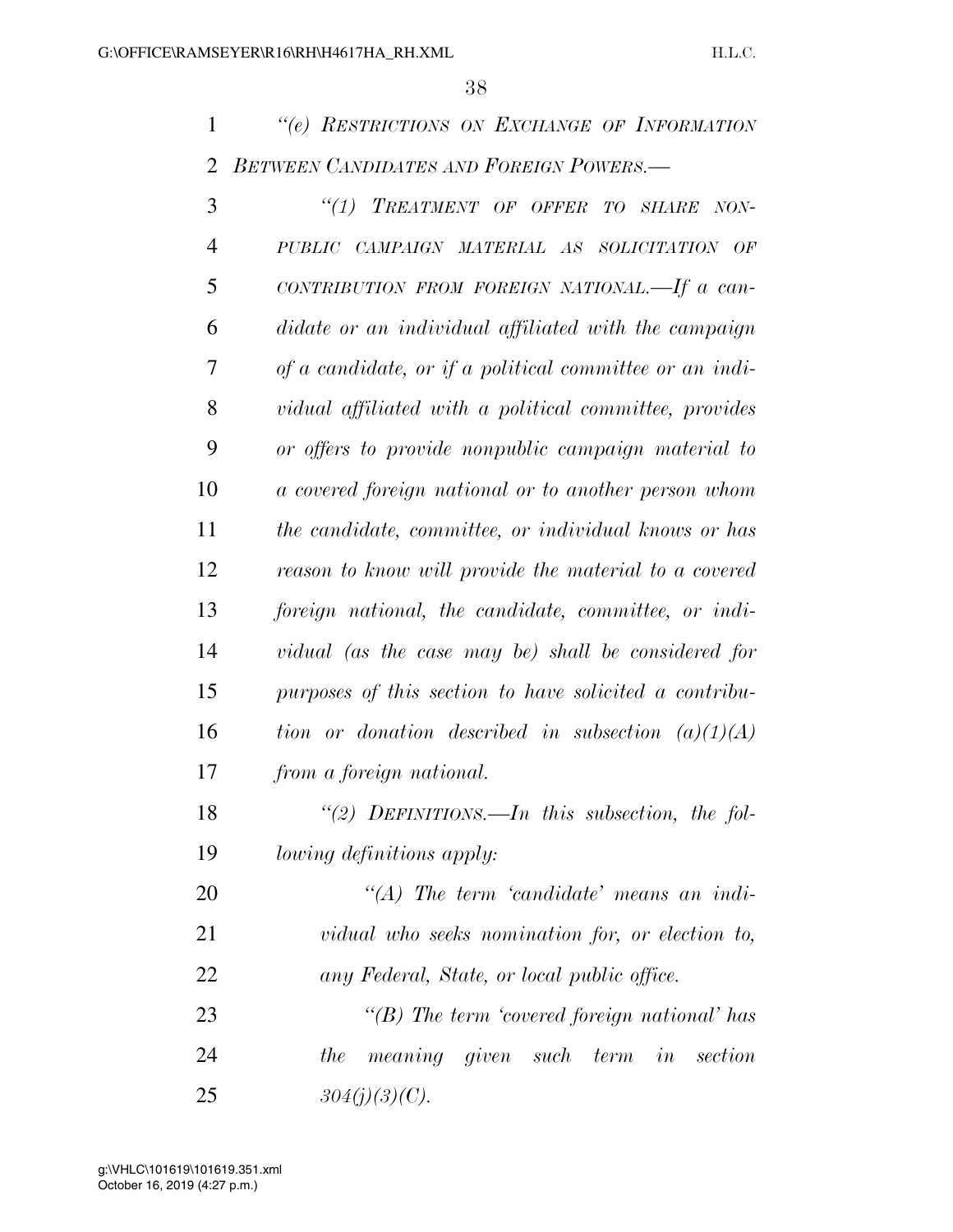*''(C) The term 'individual affiliated with a campaign' means, with respect to a candidate, an employee of any organization legally author- ized under Federal, State, or local law to sup- port the candidate's campaign for nomination for, or election to, any Federal, State, or local public office, as well as any independent con- tractor of such an organization and any indi- vidual who performs services on behalf of the or- ganization, whether paid or unpaid. ''(D) The term 'individual affiliated with a political committee' means, with respect to a po- litical committee, an employee of the committee as well as any independent contractor of the committee and any individual who performs services on behalf of the committee, whether paid or unpaid. ''(E) The term 'nonpublic campaign mate- rial' means, with respect to a candidate or a po- litical committee, campaign material that is pro- duced by the candidate or the committee or pro- duced at the candidate or committee's expense or request which is not distributed or made avail-*

*public domain, including polling and focus* 

*able to the general public or otherwise in the*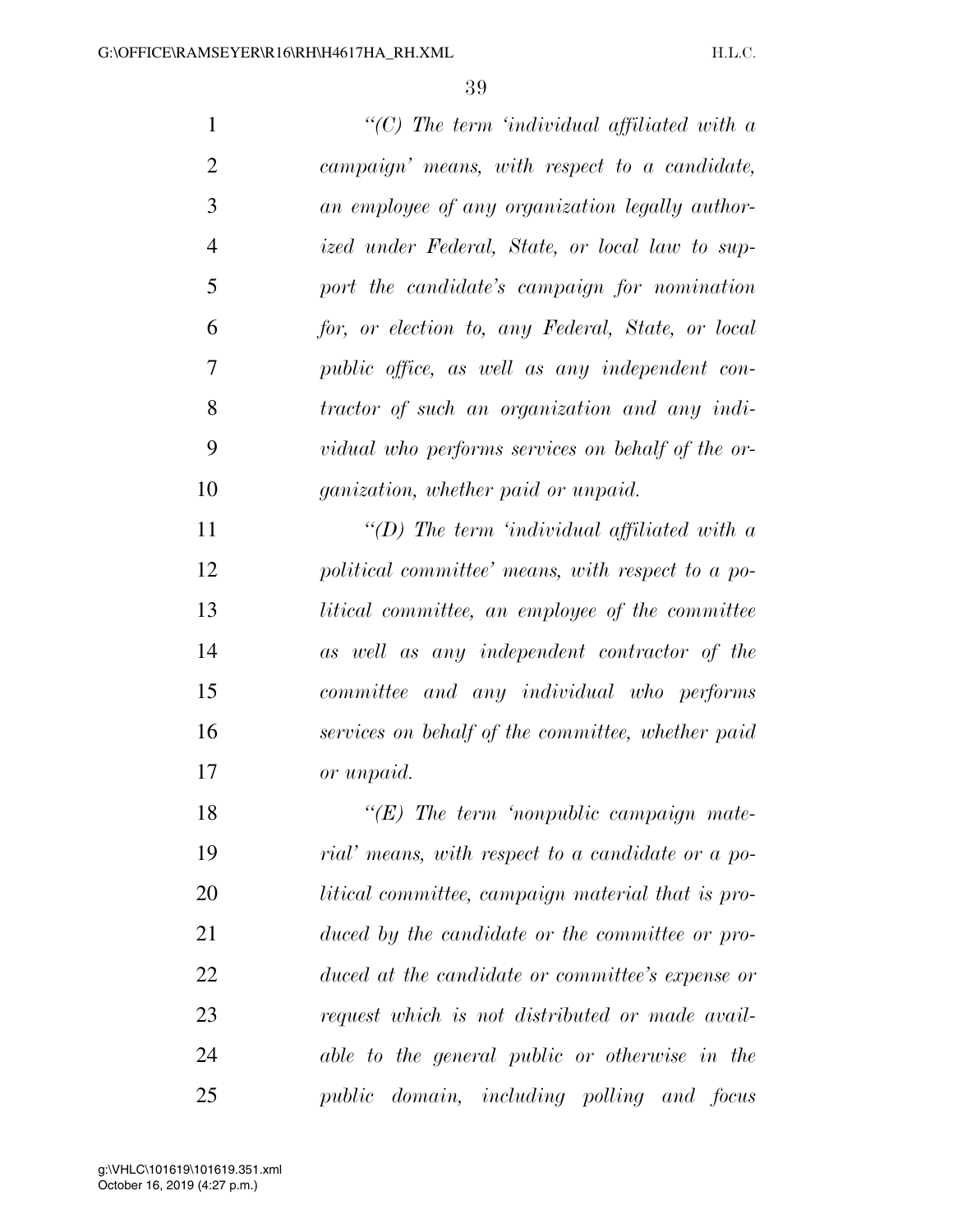| 1              | group data and opposition research, except that               |
|----------------|---------------------------------------------------------------|
| $\overline{2}$ | such term does not include material produced for              |
| 3              | purposes of consultations relating solely to the              |
| 4              | candidate's or committee's position on a legisla-             |
| 5              | <i>tive or policy matter.</i> ".                              |
| 6              | SEC. 302. CLARIFICATION OF STANDARD FOR DETER-                |
| 7              | MINING EXISTENCE OF COORDINATION BE-                          |
| 8              | TWEEN CAMPAIGNS AND OUTSIDE INTER-                            |
| 9              | ESTS.                                                         |
| 10             | Section 315(a) of the Federal Election Campaign Act           |
| 11             | of 1971 (52 U.S.C. 30116(a)) is amended by adding at the      |
| 12             | end the following new paragraph:                              |
| 13             | "(10) For purposes of paragraph $(7)$ , an expenditure        |
| 14             | or disbursement may be considered to have been made in        |
| 15             | cooperation, consultation, or concert with, or coordinated    |
| 16             | with, a person without regard to whether or not the coopera-  |
| 17             | tion, consultation, or coordination is carried out pursuant   |
|                | 18 to agreement or formal collaboration.".                    |
| 19             | <b>Subtitle B-[Reserved]</b>                                  |
| 20             | <b>TITLE IV—MISCELLANEOUS</b>                                 |
| 21             | <b>PROVISIONS</b>                                             |
| 22             | <b>SEC. 401. EFFECTIVE DATES OF PROVISIONS.</b>               |
| 23             | Each provision of this Act and each amendment made            |
| 24             | by a provision of this Act shall take effect on the effective |
|                |                                                               |

*date provided under this Act for such provision or such*